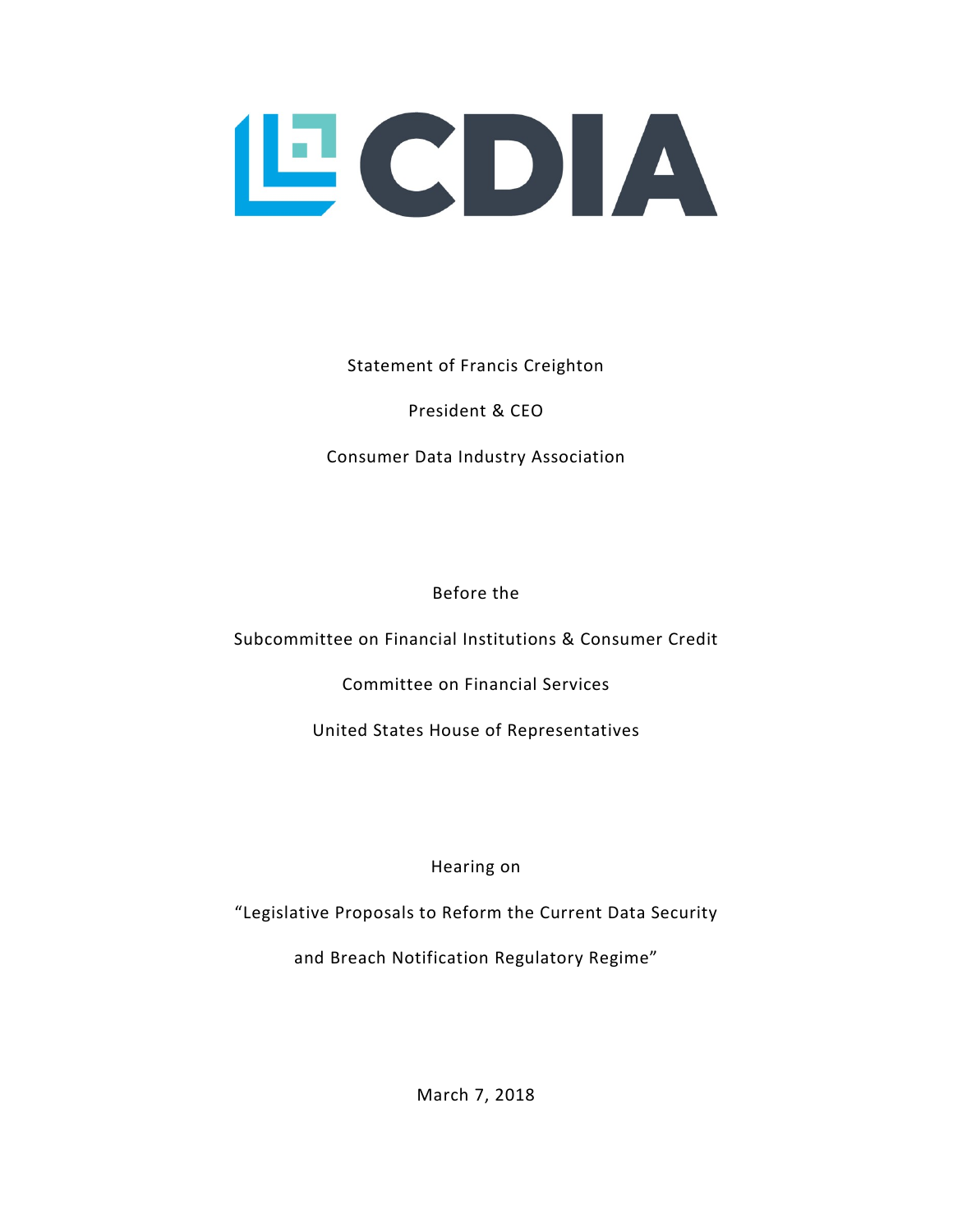Chairman Luetkemeyer, Ranking Member Clay, and Members of the Subcommittee, thank you for the opportunity to appear before you.

My name is Francis Creighton, and I am President & CEO of the Consumer Data Industry Association. CDIA is a trade association representing more than 100 corporate members, including the three nationwide credit bureaus – Equifax, Experian and Transunion. Our other members include specialty credit bureaus, resellers and the largest background screening companies. We educate policymakers, regulators, consumers and others on how the responsible use of consumer data empowers economic opportunity.

You have asked me to testify about two legislative proposals: the "Data Acquisition and Technology Accountability and Security Act," and H.R. 4028, the "PROTECT Act of 2017," including any suggestions to improve these legislative proposals. More generally, you have asked me to "address opportunities to reform current federal and state data security regulatory regimes in order to close any gaps in data security and data breach regulation, as well as reduce vulnerabilities or shortcomings in the current regulatory regime." I will endeavor to address these issues, but first would like to provide some context for what the consumer reporting industry does and how we are regulated.

Consumers today benefit from a democratic, accurate and fair credit system. Individual consumers have the liberty to access credit anywhere in the country from a wide variety of lenders based solely on their own personal history of handling credit. Families buying a home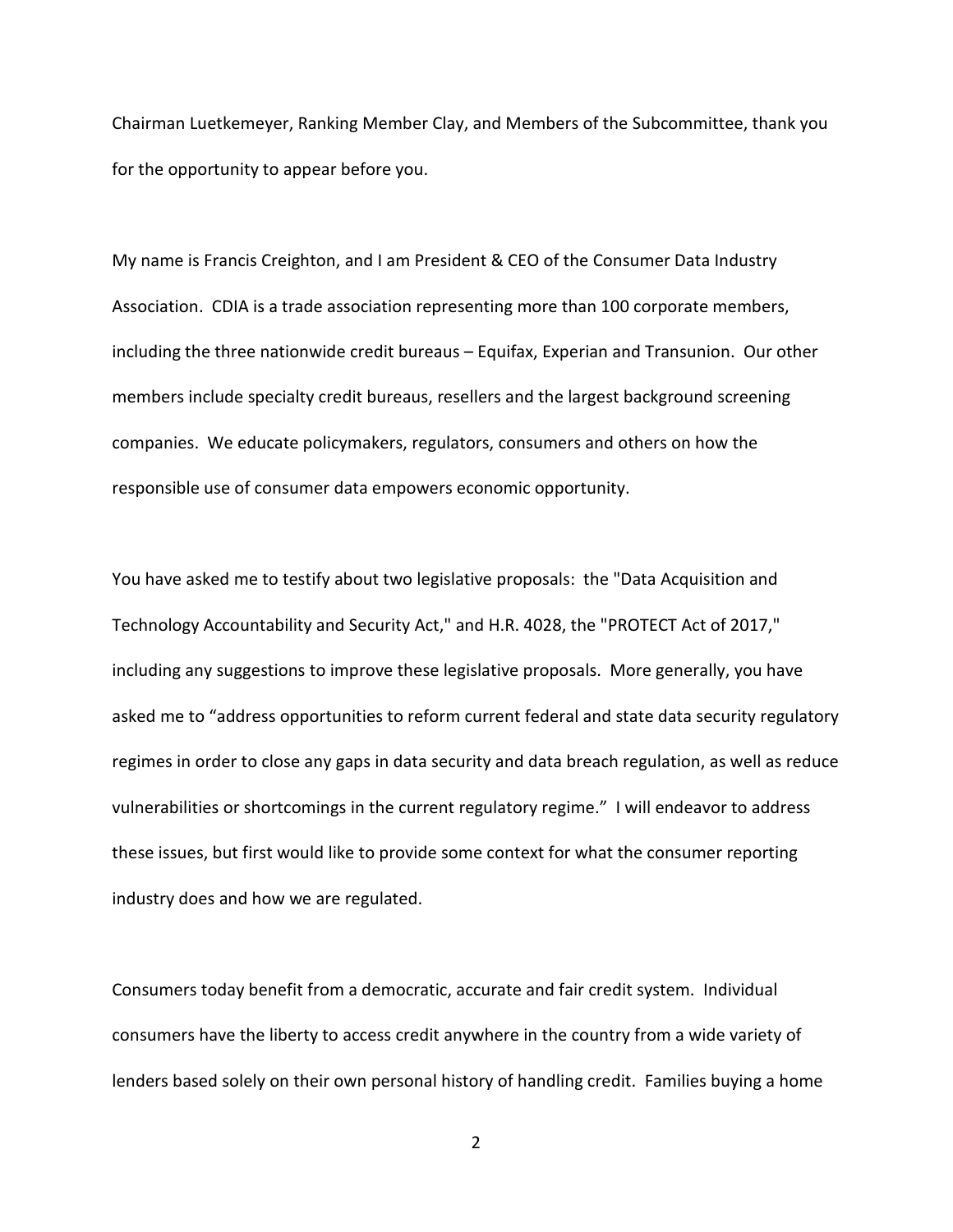for the first-time access mortgage products that suit their individual needs and capabilities. Young people who have new jobs in a new city can go to an auto dealer and drive away with a financed car even without any history in that community. With the rise of the internet, new credit opportunities have expanded even further to meet individual needs.

If a consumer has been a responsible user of credit in the past, lenders and others are more likely to offer credit at the most favorable terms – terms that previously were reserved for the wealthy. Credit reporting companies and other CDIA members are helping solve the problem of the unbanked and credit invisible populations by expanding the kinds of data we collect, giving lenders and others information that allow more consumers to responsibly access traditional financial services and integrate consumers into the mainstream financial system.

Most consumers pay their bills on time, and are rewarded for doing so when they seek out new credit and their report shows a positive history. Without the credit reporting system, lenders would have no way to judge whether an individual applying for credit has previously paid their bills or not. Lenders and other users of credit reports would find it difficult to assess risk in the larger population if credit files were missing important information. The safe and sound choice for a lender would be to raise interest rates on loan products to account for greater risk, with the consumer who has been consistently making the right choices losing out.

Credit reports are also important in helping consumers who may not have stellar credit avoid getting shut-out from the credit system altogether. Specifically, "risk based pricing" enables

3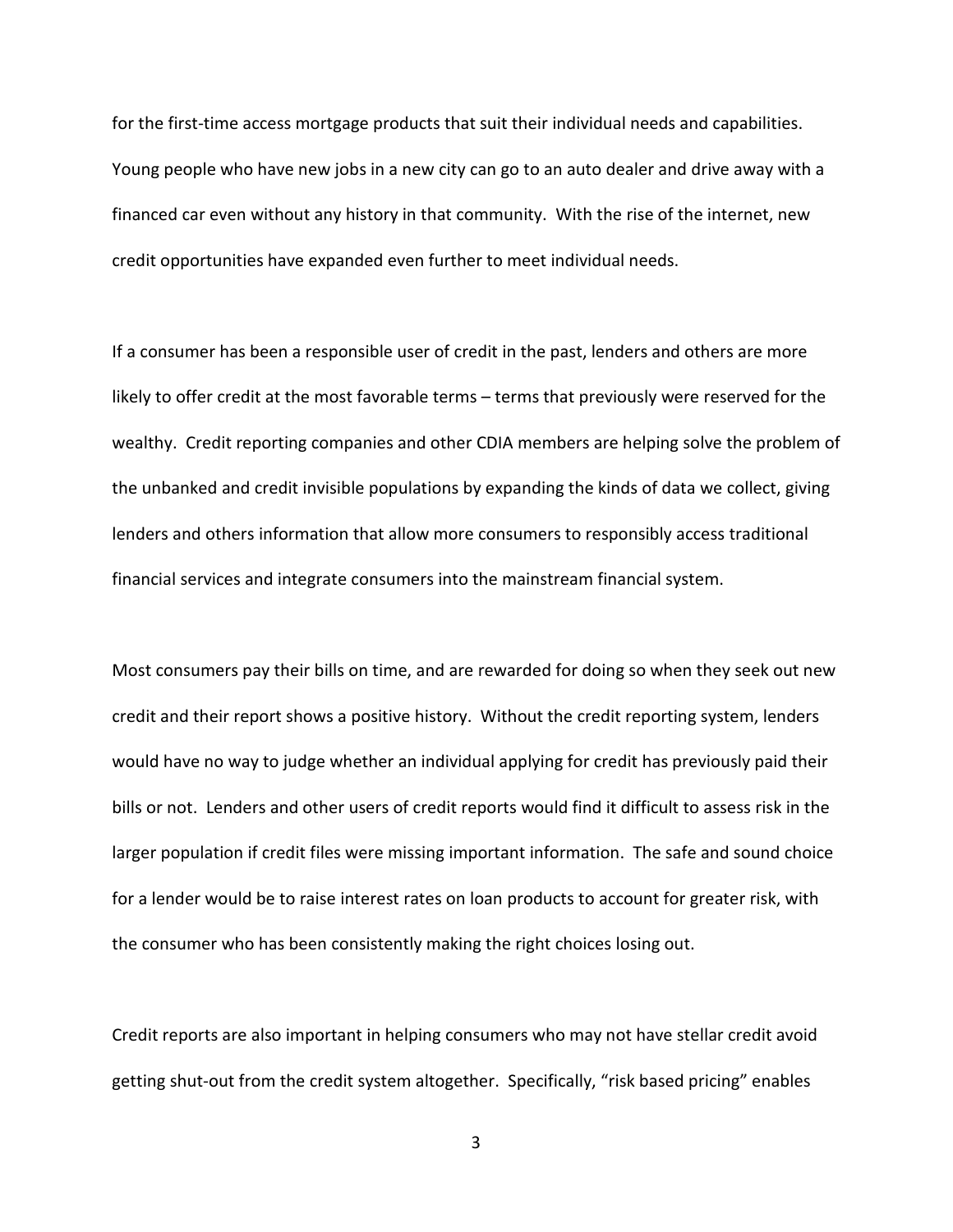consumers who may be more of a risk based on their credit payment history to still have access to credit. A broad-based credit reporting system enables lenders to compete, enabling more consumers to get more credit choices and at lower rates as lenders compete for consumers' business.

In creating, amending and affirming the Fair Credit Reporting Act since 1970, Congress has weighed the competing priorities of safety and soundness, privacy, accuracy, security and economic benefits. The result is a detailed regulatory regime limiting the sharing of information for defined permissible purposes only and strict requirements on accuracy, consumer access and correction. Our consumer reporting system protects privacy and ensures that banks have a clear picture of the risk associated with lending to a particular consumer, all of which leads to the most efficient, fair and cost-effective credit system in the world.

Our credit reports tell the story of our individual choices. They are neither positive nor negative; they are simply the best attempt at an accurate portrait of what we have done, and they give lenders and others the tools they need to assess how a particular person will handle her or his obligations in the future. Because credit reports are constantly updated with new information, a single missed payment, for example, is set in the context of years of on-time payments. Our credit reporting system allows for second chances for American consumers.

4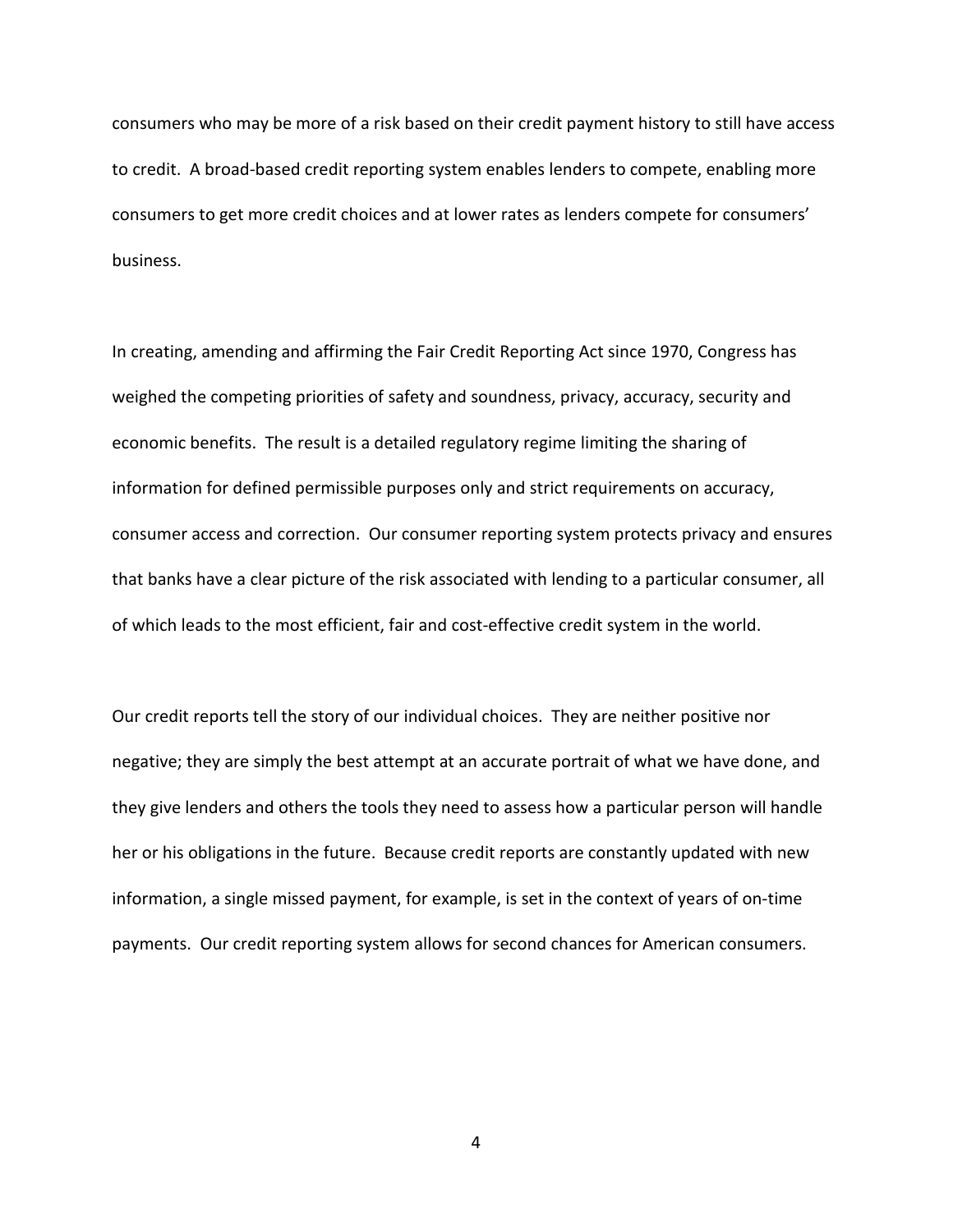Other countries are actively working to emulate our credit system, working with the World Bank<sup>[1](#page-4-0)</sup> and others to bring the kinds of opportunities we have here to the rest of the world. Our credit reporting system is a main reason American consumers have a diverse range of lenders and products from which to choose, in stark contrast to many other financial systems, even those in developed nations.

Credit reports also give a variety of different kinds of lenders access to the same kind of information, giving a local community bank or credit union a chance to compete against a trillion-dollar financial institution. As Richard Cordray, former Director of the Consumer Financial Protection Bureau (CFPB), said in 2012 at a Field Hearing:

> "Without credit reporting, consumers would not be able to get credit except from those who have already had direct experience with them, for example from local merchants who know whether or not they regularly pay their bills. This was the case fifty or a hundred years ago with "store credit," or when consumers really only had the option of going to their local bank. But now, consumers can instantly access credit because lenders everywhere can look to credit scores to provide a uniform benchmark for assessing risk."<sup>[2](#page-4-1)</sup>

Credit reports also check human bias and assumptions, providing lenders with facts that contribute to equitable treatment for consumers. CDIA members establish an accountable and colorblind system for judging creditworthiness designed both for the best interests of

<span id="page-4-1"></span><span id="page-4-0"></span><sup>&</sup>lt;sup>1</sup> See e.g. World Bank. General principles for credit reporting (September 1, 2011) (accessed February 21, 2018), http://www.worldbank.org/en/topic/financialsector/publication/general-principles-for-credit-reporting <sup>2</sup> Cordray, Richard. Prepared Remarks by Richard Cordray on Credit Reporting (July 16, 2012) (accessed February 22, 2018), https://www.consumerfinance.gov/about-us/newsroom/prepared-remarks-by-richard-cordray-oncredit-reporting/.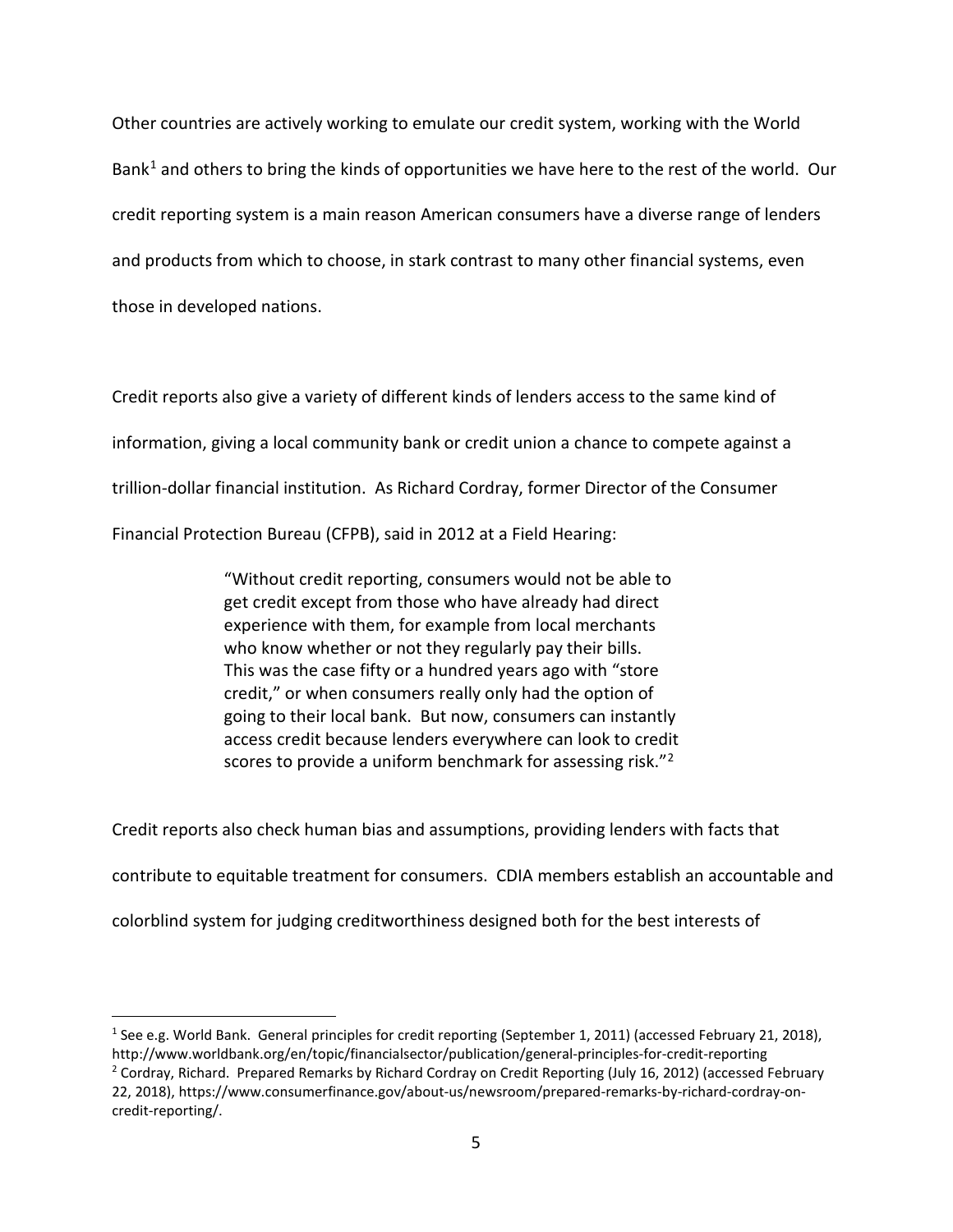consumers and safety and soundness of lending institutions. Without this system, subjective judgements could be based on factors other than the facts of creditworthiness.

This Committee has been at the forefront of ensuring that lenders are making responsible choices, especially in the wake of the 2008 financial crisis. CDIA members provide businesses with the information and analytical tools necessary to manage risk and protect consumers. Federal regulators require lenders and others, such as Fannie Mae and Freddie Mac, to use credit reports to assess the creditworthiness of prospective borrowers. The proliferation of "NINJA" (No Income, No Job or Assets) loans in the last decade's mortgage market, when some lenders pulled credit reports but effectively ignored them in return for higher rates, illustrates the importance of using credit reports to protect the financial system<sup>[3](#page-5-0)</sup>.

### **Current Law Data Security Requirements**

**for Credit Reporting Companies**

Since September of last year, increased attention has been paid to how national CRAs secure credit file information and how that security is regulated. The industry is currently highly regulated, by the states, federal regulators, laws, contracts and other obligations.

<span id="page-5-0"></span><sup>3</sup> NINJA lenders operated in a variety of ways – some depended on credit reports, but ignored other aspects of the loan file, such as income or employment status. While there were legitimate reasons for offering some of these loans, the record shows that traditional lending standards were put aside in an effort to maximize the number of loans closed.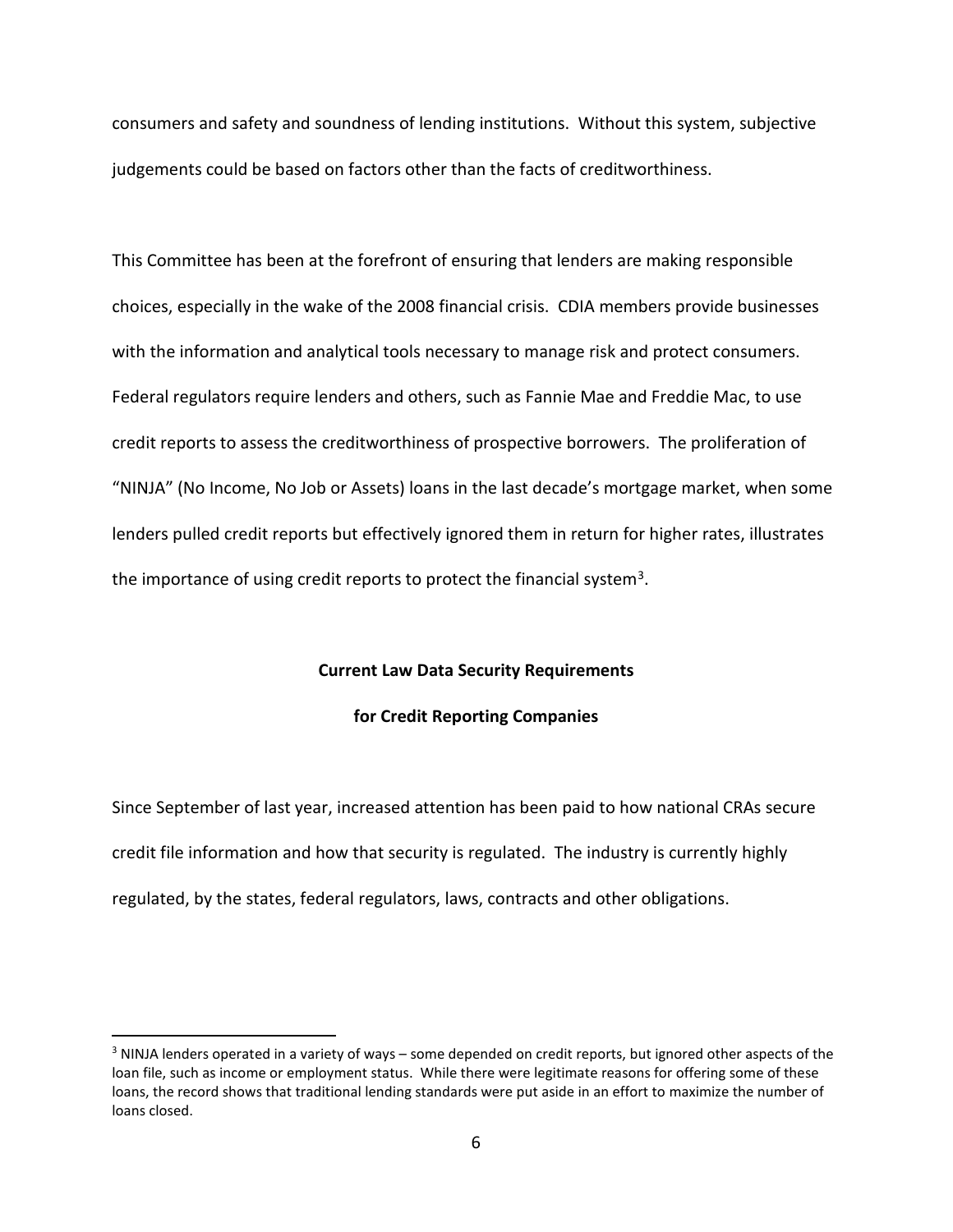## *The Gramm-Leach-Bliley Act & FTC Safeguards Rule*

Credit reporting agencies are recognized as financial institutions subject to the information security requirements of the Gramm-Leach-Bliley Act (GLBA), and its implementing regulation, the Standards for Safeguarding Customer Information ("Safeguards Rule") promulgated by the Federal Trade Commission (FTC)<sup>4</sup>. The Safeguards Rule imposes specific standards designed to:

- ensure the security and confidentiality of customer records and information;
- protect against any anticipated threats or hazards to the security or integrity of such records; and
- protect against unauthorized access to or use of such records or information which could result in substantial harm or inconvenience to any consumer<sup>[5](#page-6-1)</sup>.

The Safeguards Rule requires financial institutions to "develop, implement, and maintain a comprehensive information security program" that includes appropriate administrative, technical and physical safeguards to achieve these objectives. This program is required to be tailored to the institution's size and complexity, the nature and scope of its activities and the sensitivity of customer information<sup>6</sup>.

<span id="page-6-0"></span><sup>4</sup> 15 U.S.C. § 6801; 16 C.F.R. pt. 314. The Safeguards Rule applies to financial institutions within the FTC's jurisdiction, which includes credit reporting companies. The federal prudential banking regulators (Federal Reserve, Office of the Comptroller of the Currency, Federal Deposit Insurance Corporation) have promulgated similar information security guidance that applies to the financial institutions under their supervision. See Interagency Guidelines Establishing Information Security Standards, 12 C.F.R. pt. 30, App. B (interagency guidelines as promulgated by the OCC); 12 C.F.R. pt. 208, App. D-2 (as promulgated by the Federal Reserve); 12 C.F.R. pt. 364, App. B (as promulgated by the FDIC).

<span id="page-6-1"></span> $5$  15 U.S.C. § 6801(b); 16 C.F.R. § 314.4(b).

<span id="page-6-2"></span> $6$  16 C.F.R. § 314.3(a).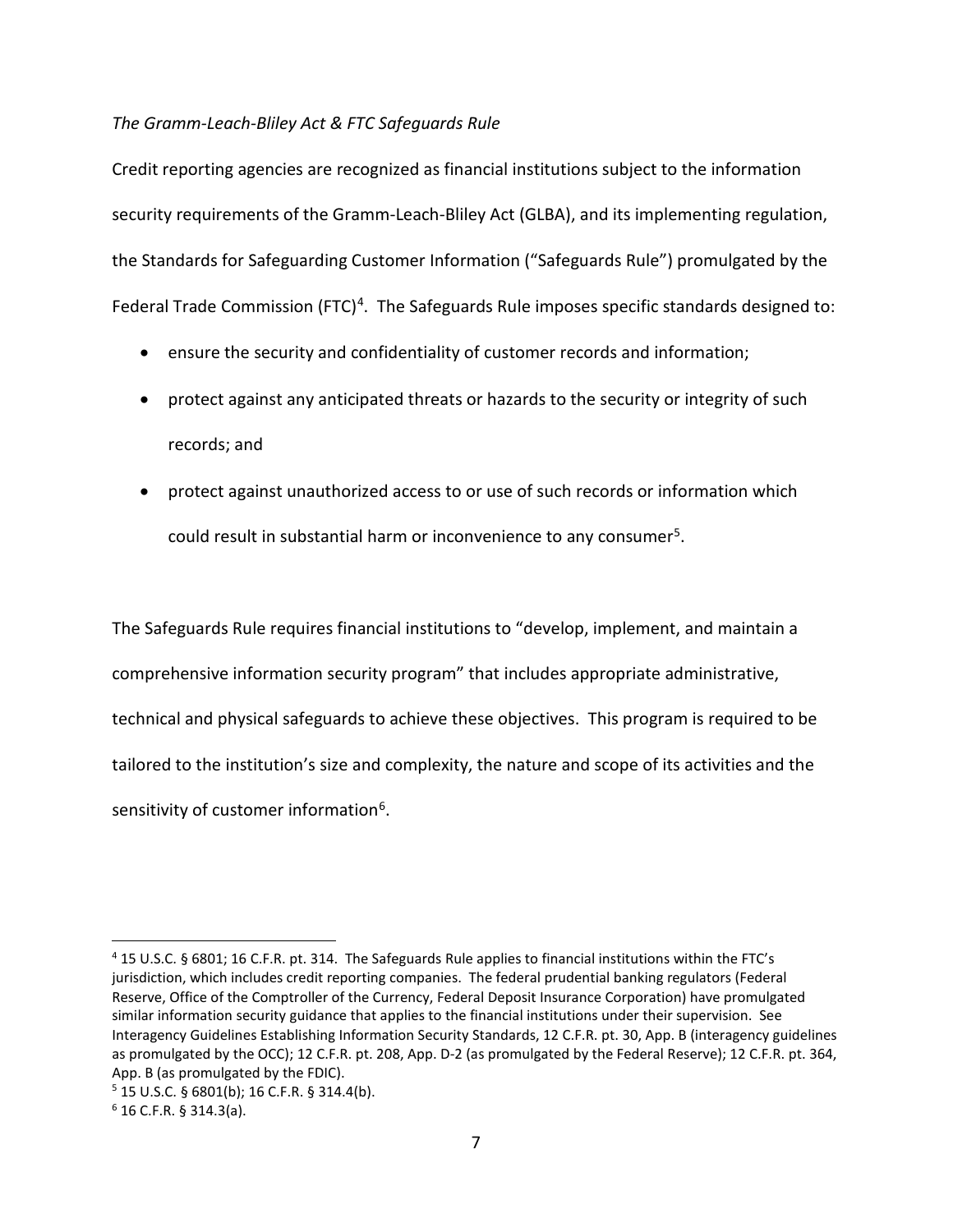Financial institutions, including credit reporting agencies, must also designate an employee to coordinate their comprehensive information security program, as well as identify reasonably foreseeable risks to the security of the information. Financial institutions must assess the sufficiency of safeguards and design, implement and regularly test safeguards to protect against such risks<sup>[7](#page-7-0)</sup>. Finally, the Safeguards Rule obligates financial institutions to oversee their service providers' cybersecurity practices, both by taking reasonable steps to ensure their service providers employ strong security practices, and by entering into contracts with such providers that require them to implement appropriate safeguards<sup>8</sup>.

These are general parameters designed to keep pace with evolving threats. Regulators anticipated that private institutions and their direct regulators and supervisors would fine-tune industry best practices over time.

## *The Federal Trade Commission Act (FTC Act)*

Credit reporting companies are also subject to the FTC's jurisdiction over cybersecurity matters under Section 5 of the FTC Act<sup>[9](#page-7-2)</sup>. Under this law the FTC is empowered to take action against any business that engages in "unfair or deceptive acts or practices" ("UDAP"), which the agency has interpreted to include inadequate data security practices<sup>10</sup>.

<span id="page-7-0"></span><sup>7</sup> 16 C.F.R. § 314.4.

<span id="page-7-1"></span> $8$  16 C.F.R. § 314.4(d).

<span id="page-7-2"></span><sup>9</sup> 15 U.S.C. § 45.

<span id="page-7-3"></span><sup>&</sup>lt;sup>10</sup> See Congressional Research Service, "The Federal Trade Commission's Regulation of Data Security Under Its Unfair or Deceptive Acts or Practices (UDAP) Authority" (September 11, 2014) (accessed February 22, 2018), https://fas.org/sgp/crs/misc/R43723.pdf.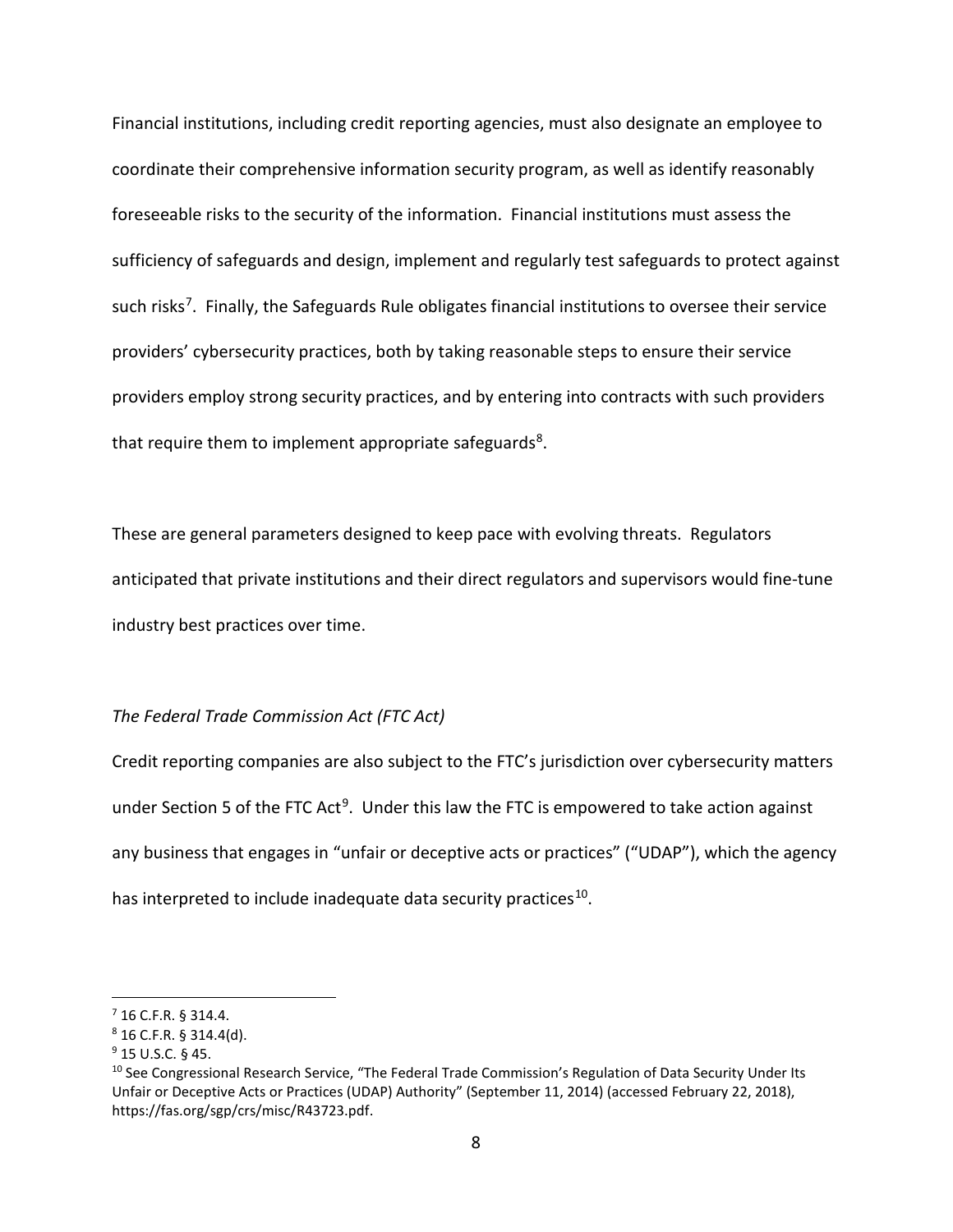The FTC requires companies to employ safeguards for information that are "reasonable in light of the sensitivity and volume of consumer information it holds, the size and complexity of its data operations, and the cost of available tools to improve security and reduce vulnerabilities<sup>[11](#page-8-0)</sup>." While specific cybersecurity requirements under Section 5 are not codified, the FTC has issued detailed guidance that explains what it considers to be reasonable cybersecurity safeguards. These include practices such as encryption, use of firewalls, use of breach detection systems, maintaining physical security of objects that contain sensitive information and training employees to protect such information<sup>[12](#page-8-1)</sup>.

In addition to issuing detailed guidance, the FTC zealously enforces these standards, having brought over 60 cases since 2002 against businesses for putting consumer data at "unreasonable risk<sup>[13](#page-8-2)</sup>." It is our understanding, for example, that the FTC is the lead agency investigating the Equifax data breach.

## *The Fair Credit Reporting Act*

 $\overline{a}$ 

When credit reporting first began, there was little standardization in the methods used and types of information collected as it was a decentralized, city-by-city, industry. In particular, there was no standard procedure for consumers to find out what was in a credit report and to

<span id="page-8-0"></span><sup>11</sup> Federal Trade Commission, "Data Security" (accessed February 22, 2018), https://www.ftc.gov/datasecurity.

<span id="page-8-1"></span><sup>&</sup>lt;sup>12</sup> See, e.g., Federal Trade Commission, "Protecting Personal Information: A Guide for Business" (accessed February 28, 2018), https://www.ftc.gov/system/files/documents/plain-language/pdf-0136\_proteting-personalinformation.pdf.

<span id="page-8-2"></span><sup>&</sup>lt;sup>13</sup> See Federal Trade Commission, "Privacy and Data Security Update (2016)" (January 2017) (accessed February 22, 2018), https://www.ftc.gov/reports/privacy-data-security-update-2016.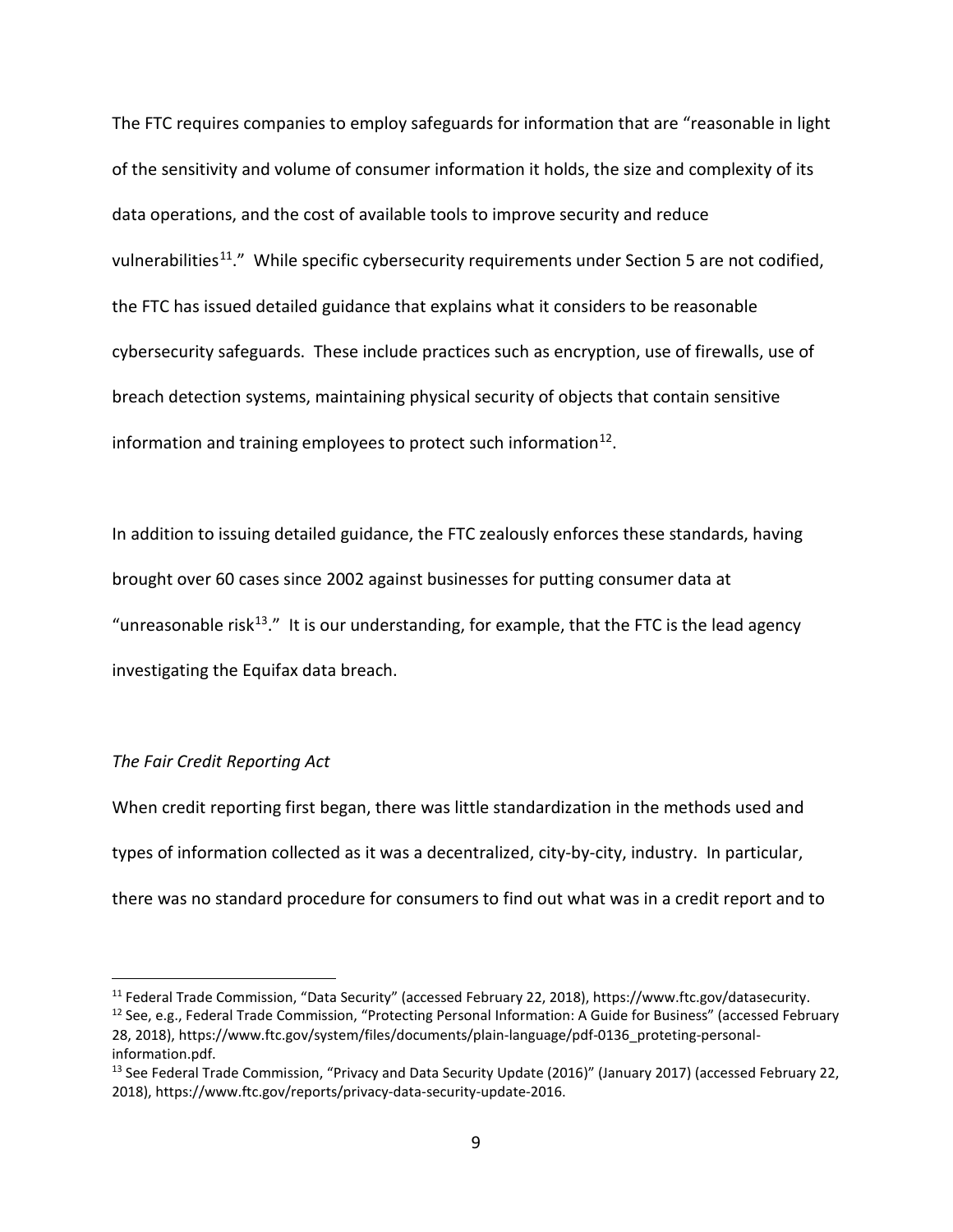have erroneous information corrected. In response to these concerns, the first voluntary standards of practice were pioneered by the industry in the 1960s and these later served as the basis for many provisions in the first Fair Credit Reporting Act (FCRA). The FCRA imposed duties on credit reporting companies (referred to as "consumer reporting agencies" under the statute), which included requiring lenders and other users of credit reports to notify consumers when they take "adverse action" based on a credit report, requiring the agencies to disclose all information in the credit file to consumers upon request and providing for a mechanism for consumers to dispute and correct inaccurate or incomplete information.

Building on the core structure of the FCRA, Congress revised the law in 1996. One of the most important revisions was to impose a set of duties, not just on the credit reporting companies themselves but on businesses that furnish information to the credit bureaus in the first place. In 2003, again building on the FCRA's core structure, Congress, led by this Committee, further modified the FCRA by passing the Fair and Accurate Credit Transactions Act, which allowed consumers to receive free credit reports annually and included important new protections for identity theft victims<sup>14</sup>, many of which built on industry-set practices already in place at that time.

Under the FCRA, credit reporting companies are subject to a comprehensive regulatory regime of consumer protections. A number of these provisions are designed to protect consumer privacy, such as the aforementioned permissible purpose and credentialing requirements. The

<span id="page-9-0"></span> $14$  FCRA § 609(e).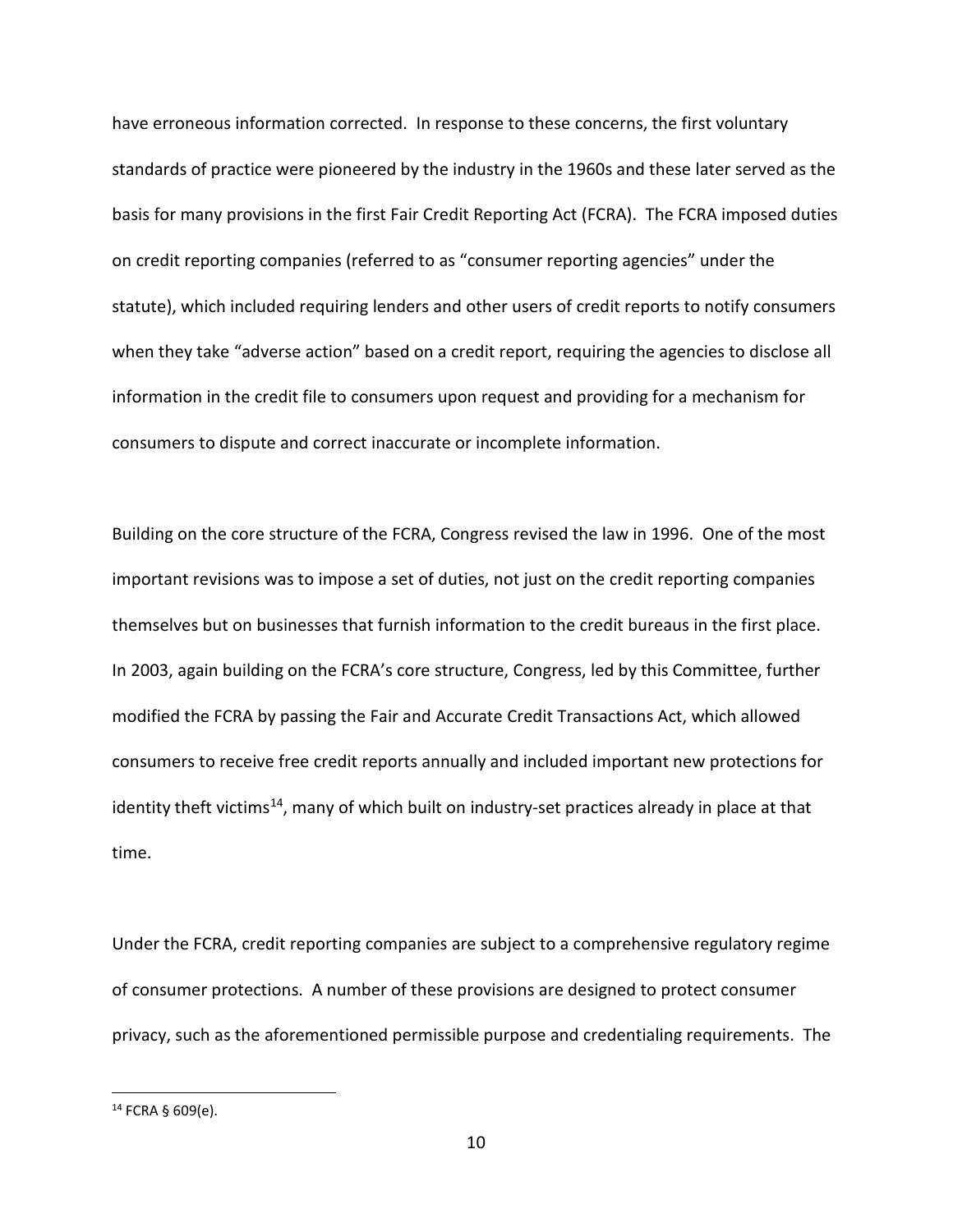FCRA also includes criminal penalties for people who obtain credit reports under false pretenses or credit reporting companies that knowingly provide credit reports to persons not authorized to receive them, for example, by selling consumers' private information to a litigation opponent or an ex-spouse hoping to find embarrassing information<sup>15</sup>.

The FCRA also addresses the accuracy and completeness of consumer reports. The most basic of these protections is the consumer's right to know what is in the credit file<sup>[16](#page-10-1)</sup>. The 2003 amendments to the FCRA additionally required credit bureaus to provide consumers with free annual disclosures of the information in the file, including through an official website, www.annualcreditreport.com, for the nationwide bureaus. Further, when a user of a consumer report takes "adverse action" against a consumer on the basis of information in the credit report, that user must provide the consumer with a notice that contains information about how the consumer can obtain a copy of the credit report and can get errors corrected<sup>[17](#page-10-2)</sup>. For example, if a lender denies a consumer's application because of a low credit score the lender must provide the consumer with a notice of adverse action. This notice enables consumers to understand that there may be adverse information in their credit file, and encourages the consumer to obtain a free copy of their credit report to examine it for possible errors.

<span id="page-10-0"></span> $15$  FCRA § 607(a).

<span id="page-10-1"></span><sup>16</sup> FCRA § 609.

<span id="page-10-2"></span> $17$  FCRA § 615(a).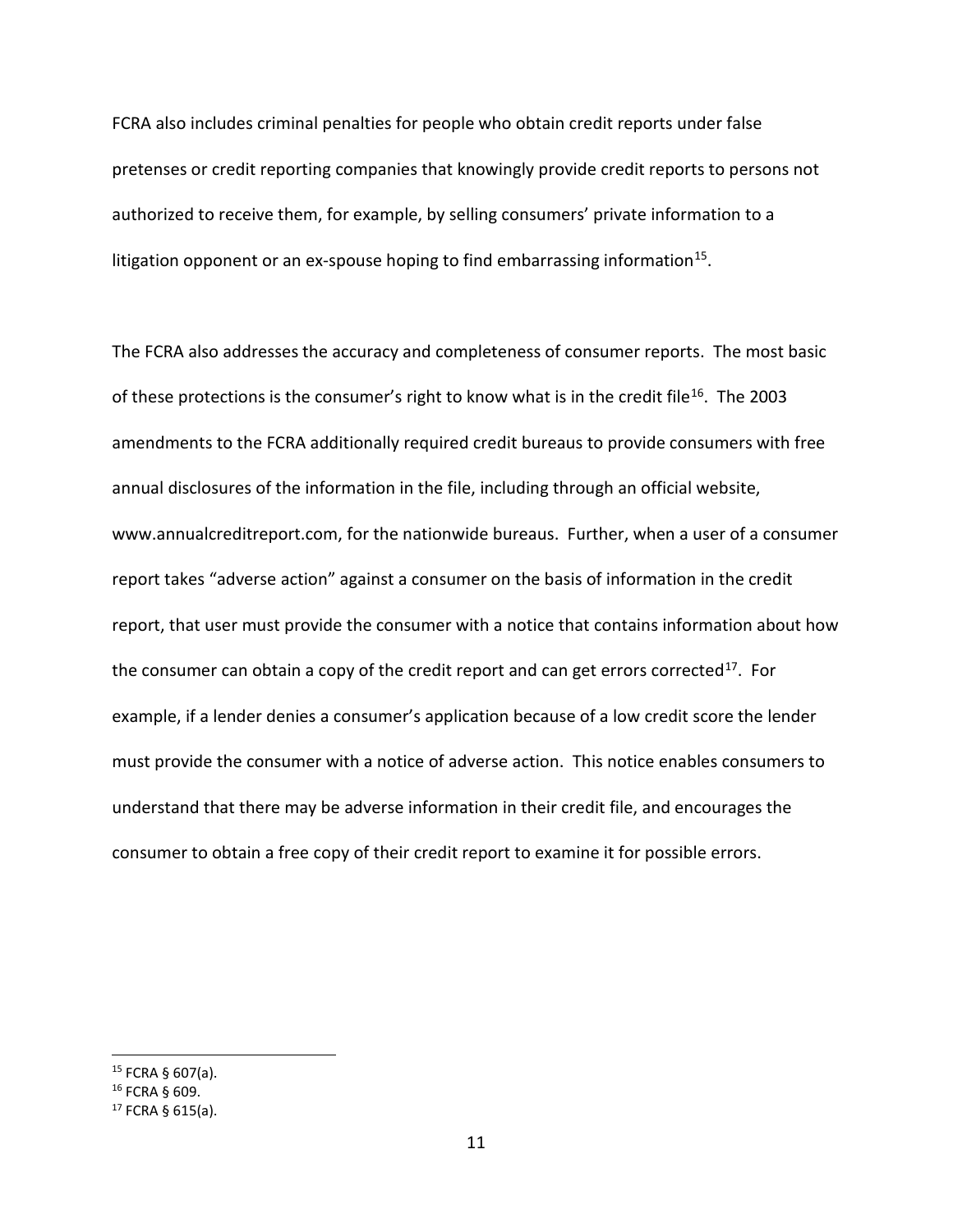In addition, consumers have the right to dispute information in the file, and the credit reporting company is obligated to conduct a reasonable investigation of the dispute<sup>18</sup>. Credit reporting companies must also independently employ reasonable procedures to assure maximum possible accuracy of the information in consumer files<sup>19</sup>.

The FCRA also requires that credit reporting companies only provide credit reports to legitimate companies or people with a "permissible purpose" to receive such reports, such as credit or insurance underwriting. Companies' procedures must require that prospective users of credit reports identify themselves, certify the purposes for which the information is sought, and certify that the information will be used for no other purpose. The FTC has brought multiple actions over the years seeking to enforce these provisions, most notably against ChoicePoint<sup>20</sup>, which was alleged to have unwittingly sold credit reports to a ring of identity thieves. In the ChoicePoint case, the FTC collected millions of dollars in consumer redress and civil penalties, including a \$10 million civil penalty in connection with the unauthorized disclosure of "nearly 10,000 credit reports," which were allegedly sold by ChoicePoint to persons without a permissible purpose. At the time, that was the largest fine ever obtained by the FTC.

<span id="page-11-0"></span><sup>18</sup> FCRA § 611

<span id="page-11-1"></span> $19$  FCRA § 607(b).

<span id="page-11-2"></span><sup>&</sup>lt;sup>20</sup> See Federal Trade Commission, "ChoicePoint Settles Data Security Breach Charges; to Pay \$10 Million in Civil Penalties, \$5 Million for Consumer Redress" (January 26, 2006), (accessed February 22, 2018), https://www.ftc.gov/news-events/press-releases/2006/01/choicepoint-settles-data-security-breach-charges-pay-10-million.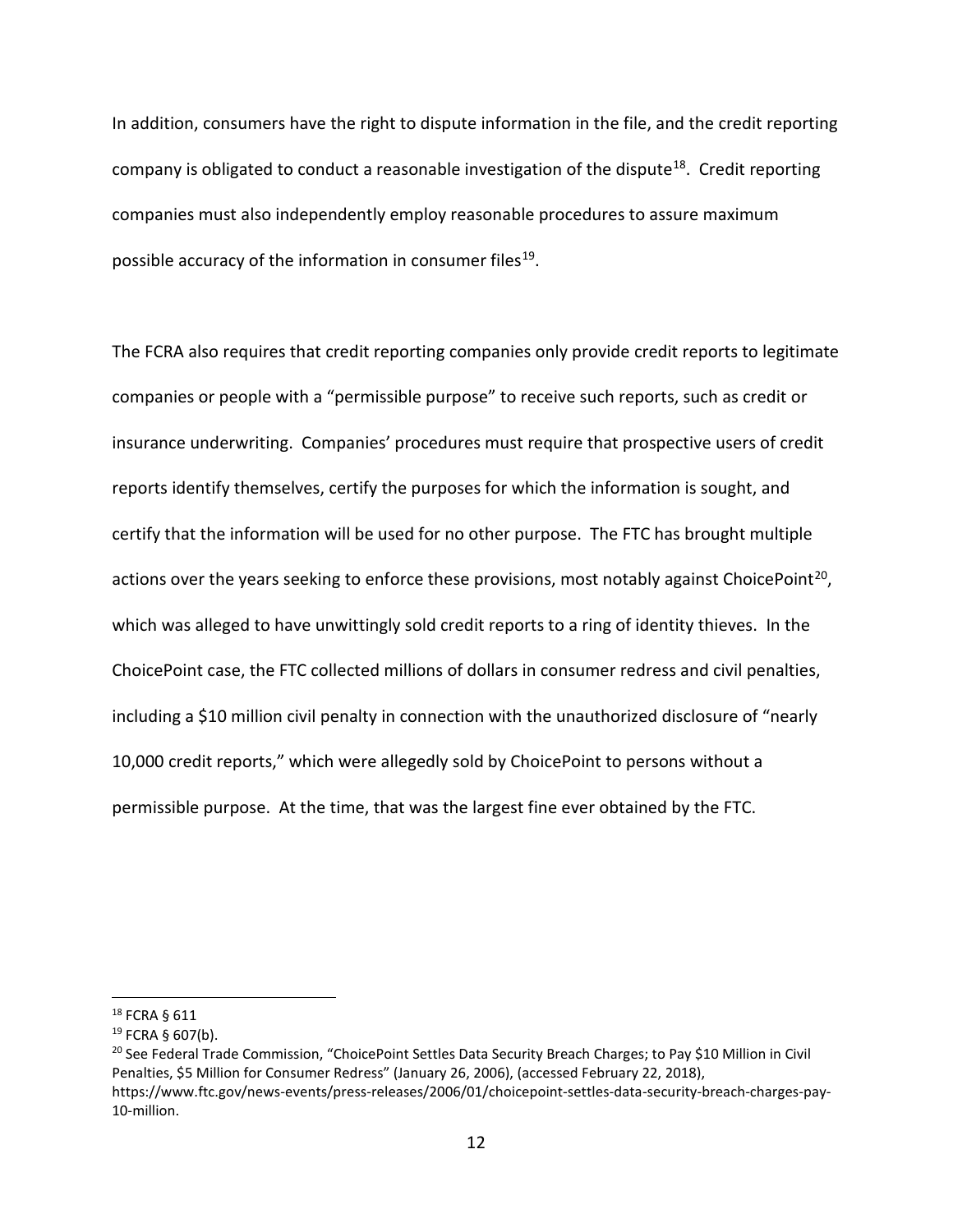The federal FCRA has been around for nearly 50 years, with occasional fine tuning. Two significant revisions occurred in 1996 & 2003 and in 2012 CFPB began supervision and examination of the credit reporting companies for compliance with the  $FCRA^{21}$ .

## *State Law – State Attorney General Enforcement & Breach Notification*

In addition to these federal regulatory frameworks, credit reporting companies also have numerous data security obligations under state law. First, credit reporting companies may be subject to data security enforcement of state "mini-FTC Acts" that prohibit unfair or deceptive acts or practices<sup>22</sup>. Further, at least thirteen states require businesses that own, license or maintain personal information to implement and maintain reasonable security procedures and practices and to protect personal information from unauthorized access, destruction, use, modification or disclosure<sup>[23](#page-12-2)</sup>. The majority of states require businesses to dispose of sensitive personal information securely<sup>24</sup>.

<span id="page-12-1"></span><span id="page-12-0"></span> $21$  Importantly for this discussion – the CFPB does not have supervisory authority over data security matters. <sup>22</sup> See, e.g., Becerra, Xavier, California Attorney General, "Attorney General Becerra: Target Settles Record \$18.5

Million Credit Card Data Breach Case" (May 23, 2017), (accessed February 22, 2018), https://oag.ca.gov/news/press-releases/attorney-general-becerra-target-settles-record-185-million-credit-carddata.

<span id="page-12-2"></span><sup>&</sup>lt;sup>23</sup> See National Conference of State Legislatures, "Data Security Laws – Private Sector" (January 16, 2017), (accessed February 22, 2018), http://www.ncsl.org/research/telecommunications-and-informationtechnology/data-security-laws.aspx.

<span id="page-12-3"></span><sup>&</sup>lt;sup>24</sup> See National Conference of State Legislatures, "Data Disposal Laws" (December 1, 2016), (accessed February 22, 2018), http://www.ncsl.org/research/telecommunications-and-information-technology/data-disposal-laws.aspx. At the federal level, the FTC's Disposal Rule regulates the proper disposal of consumer report information. See 16 C.F.R. pt. 682.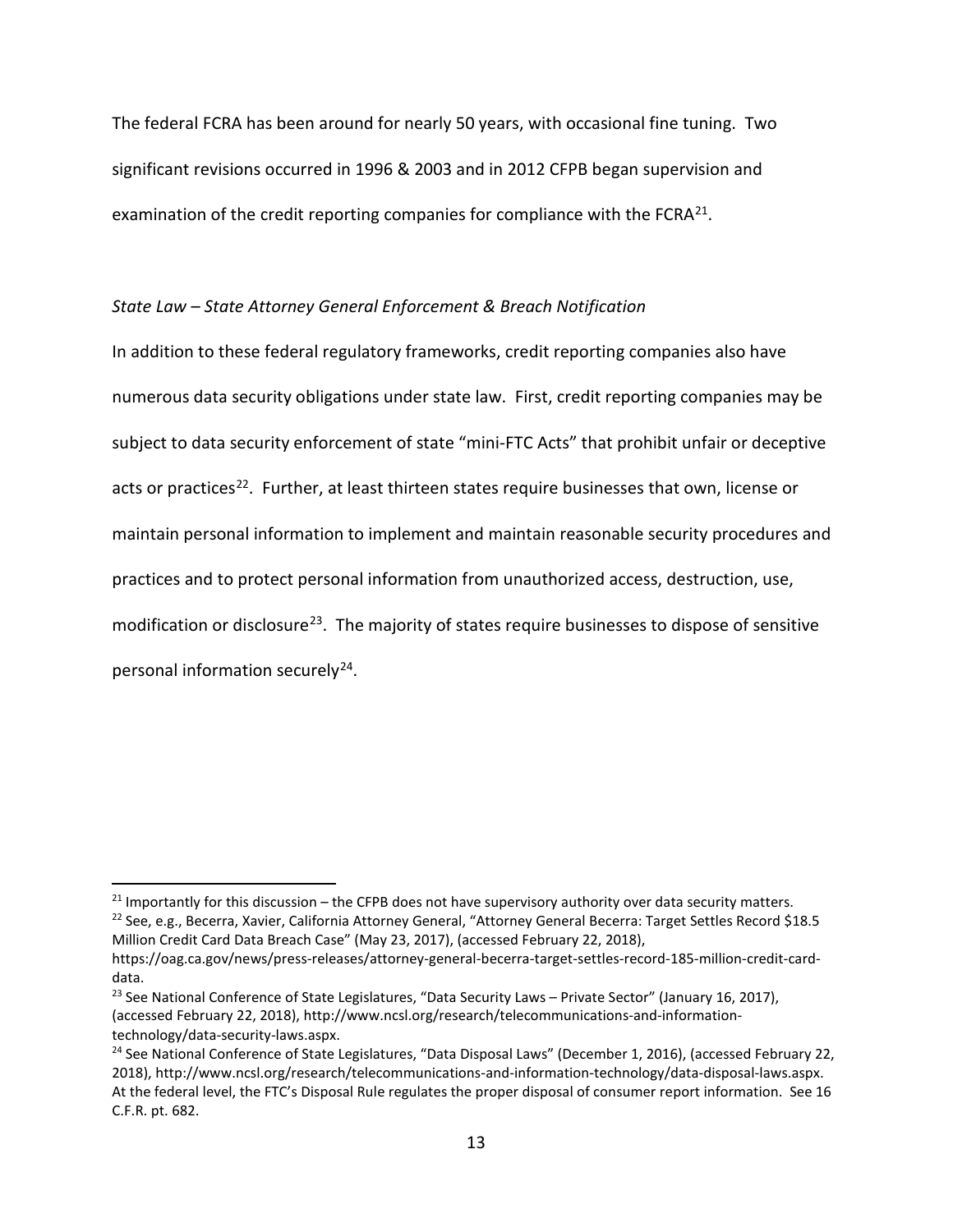Moreover, nearly every state, DC and several U.S. territories have enacted laws requiring notification to affected individuals following a breach of personal information<sup>25</sup>. These laws typically, but do not always, exempt institutions that are supervised by the federal bank regulators, who have their own breach notice regime. In contrast, credit reporting companies – which are not supervised by the bank regulators – must comply with the patchwork of more than four dozen breach notification laws if a breach does occur.

#### *Contractual Obligations Imposed Due to Other Regulatory Frameworks*

Even beyond these direct governmental requirements, the three nationwide credit bureaus – Equifax, Experian and Transunion – are also subject to additional legal requirements resulting from doing business with other major financial institutions. The information security programs at many credit bureau financial institution customers are supervised by federal prudential regulators, i.e., the Federal Reserve, the Office of the Comptroller of the Currency, the Federal Deposit Insurance Corporation or the National Credit Union Administration. Under comprehensive and detailed information security standards published by the Federal Financial Institutions Council (FFIEC), these financial institutions must oversee the information security programs of their third-party service providers<sup>[26](#page-13-1)</sup>. Pursuant to these FFIEC requirements, financial institutions and their auditors subject the nationwide credit bureaus to dozens of

<span id="page-13-0"></span><sup>&</sup>lt;sup>25</sup> See National Conference of State Legislatures, "Security Breach Notification Laws" (April 12, 2017), (accessed February 22, 2018), http://www.ncsl.org/research/telecommunications-and-information-technology/securitybreach-notification-laws.aspx.

<span id="page-13-1"></span><sup>&</sup>lt;sup>26</sup> See FFIEC, IT Examination Handbook Infobase, "Information Security: Oversight of Third-Party Service Providers," (accessed February 22, 2018), https://ithandbook.ffiec.gov/it-booklets/information-security/ii-informationsecurity-program-management/iic-risk-mitigation/iic20-oversight-of-third-party-service-providers.aspx.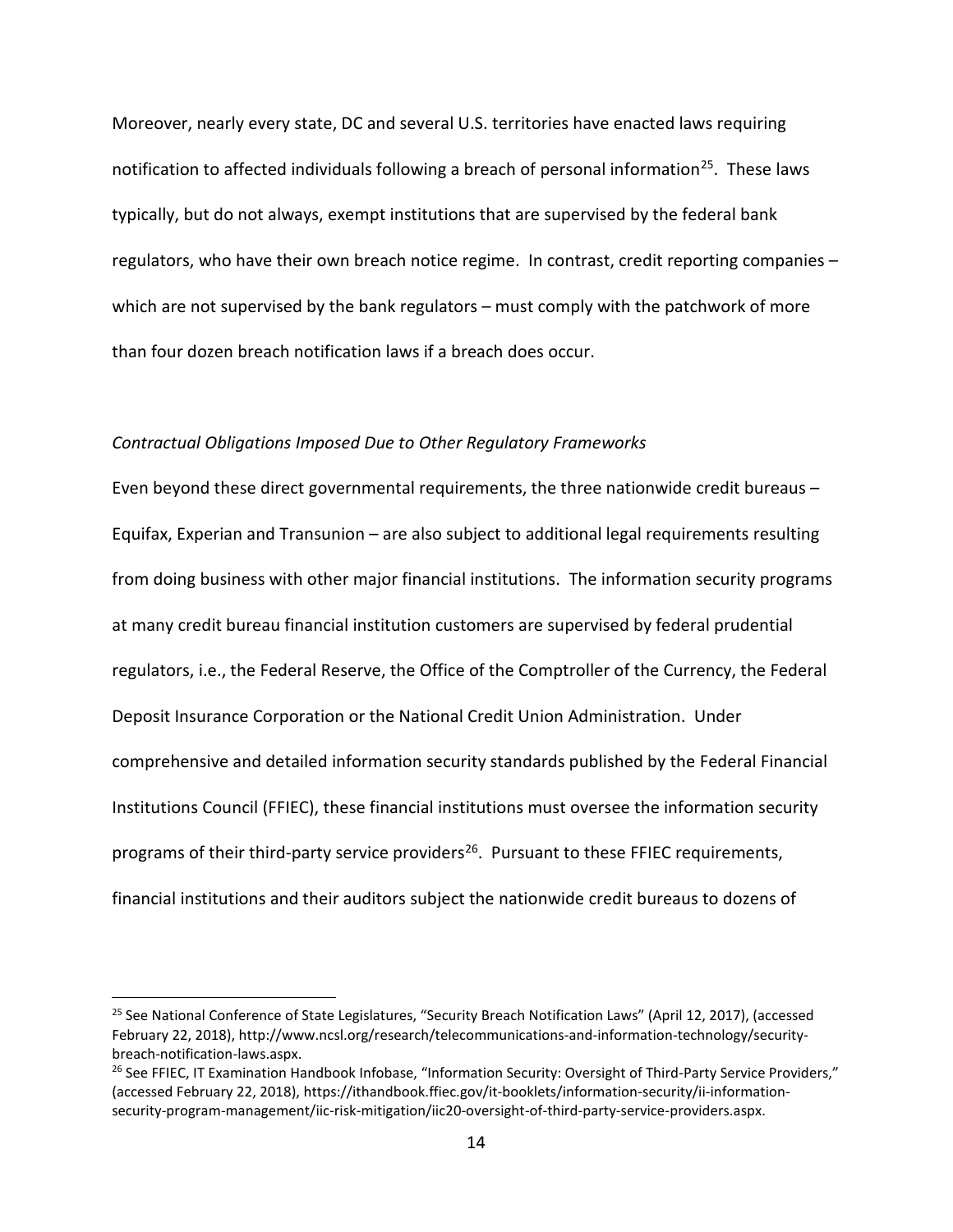information security audits each year, many of which include onsite inspections or examinations.

## *The Payment Card Industry Data Security Standard*

 $\overline{a}$ 

The three nationwide credit bureaus also comply with the Payment Card Industry Data Security Standard ("PCI DSS"). The PCI DSS is a set of cybersecurity requirements that are mandatory for all organizations that store, process and transmit sensitive payment card information of the major credit card associations. The standard requires credit reporting companies to take a number of specific steps to ensure the security of certain information. For example, the PCI DSS requires members to install and maintain firewalls, encrypt the transmission of cardholder data, protect against malware and implement and update anti-virus programs, restrict both digital and physical access to cardholder data, regularly test security systems and processes and maintain a detailed information security policy for all personnel. The standard imposes further detailed and specific technical requirements for the protection of cardholder data, such as a restriction on service providers' storage of personal identification or card verification numbers after card authorization. In addition, the standard requires a service provider to ensure that any third parties with whom it shares data also comply with the PCI DSS<sup>[27](#page-14-0)</sup>.

<span id="page-14-0"></span><sup>&</sup>lt;sup>27</sup> Payment Card Industry Security Standards Council, "Requirements and Security Assessment Procedures, Version 3.2" (April 2016).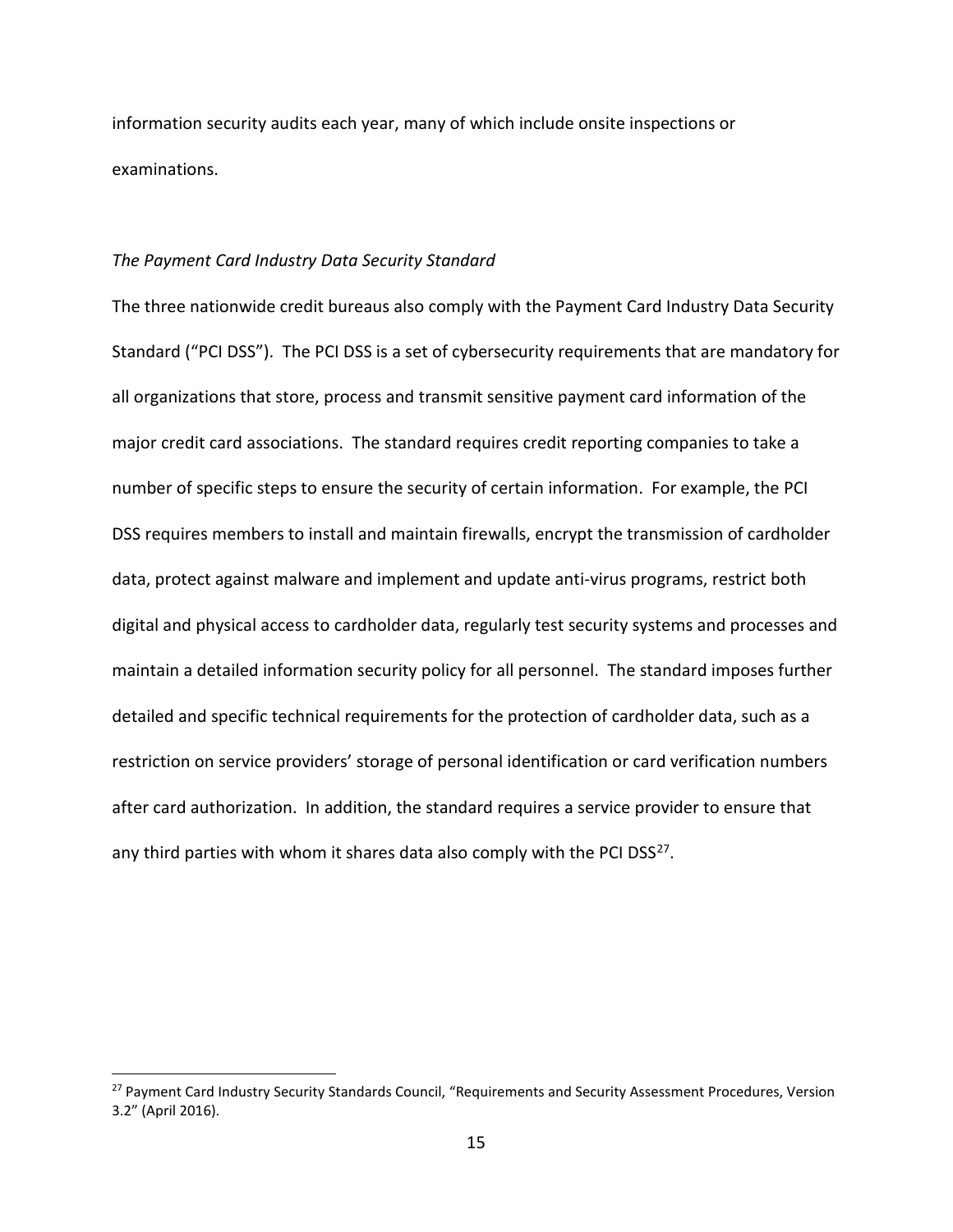#### *CFPB Supervision*

 $\overline{a}$ 

While CRAs had been subject to FTC and state law requirements, in 2012 the CFPB became the first *supervisor* of the national credit reporting system, under authority granted to the Bureau by the Dodd Frank Wall Street Reform and Consumer Protection Act. The Bureau has examination authority over the credit reporting companies, users of credit reports and companies that furnish information into the credit reporting companies for incorporation into credit reports<sup>[28](#page-15-0)</sup>.

Since CFPB supervision began, the nationwide credit bureaus have been subject to essentially continuous examination cycles, where they have been examined for the adequacy of their compliance management systems, their dispute handling procedures, their procedures to ensure the maximum possible accuracy of credit reports, their credentialing procedures and other important and highly regulated functions. In this supervisory role, the CFPB examines the policies, procedures, controls and practices of credit reporting companies. If the examiners discover any areas in which a credit reporting company is not living up to its obligations, the CFPB can resolve the issue through the supervisory process, or, if the issue is sufficiently serious, choose to bring enforcement actions. The Bureau recently opined on the success of this regime, concluding that it had produced a "proactive approach to compliance

<span id="page-15-0"></span><sup>&</sup>lt;sup>28</sup> The CFPB has supervisory authority over "larger participants" in the consumer reporting industry, which are defined in 12 C.F.R. § 1090.104.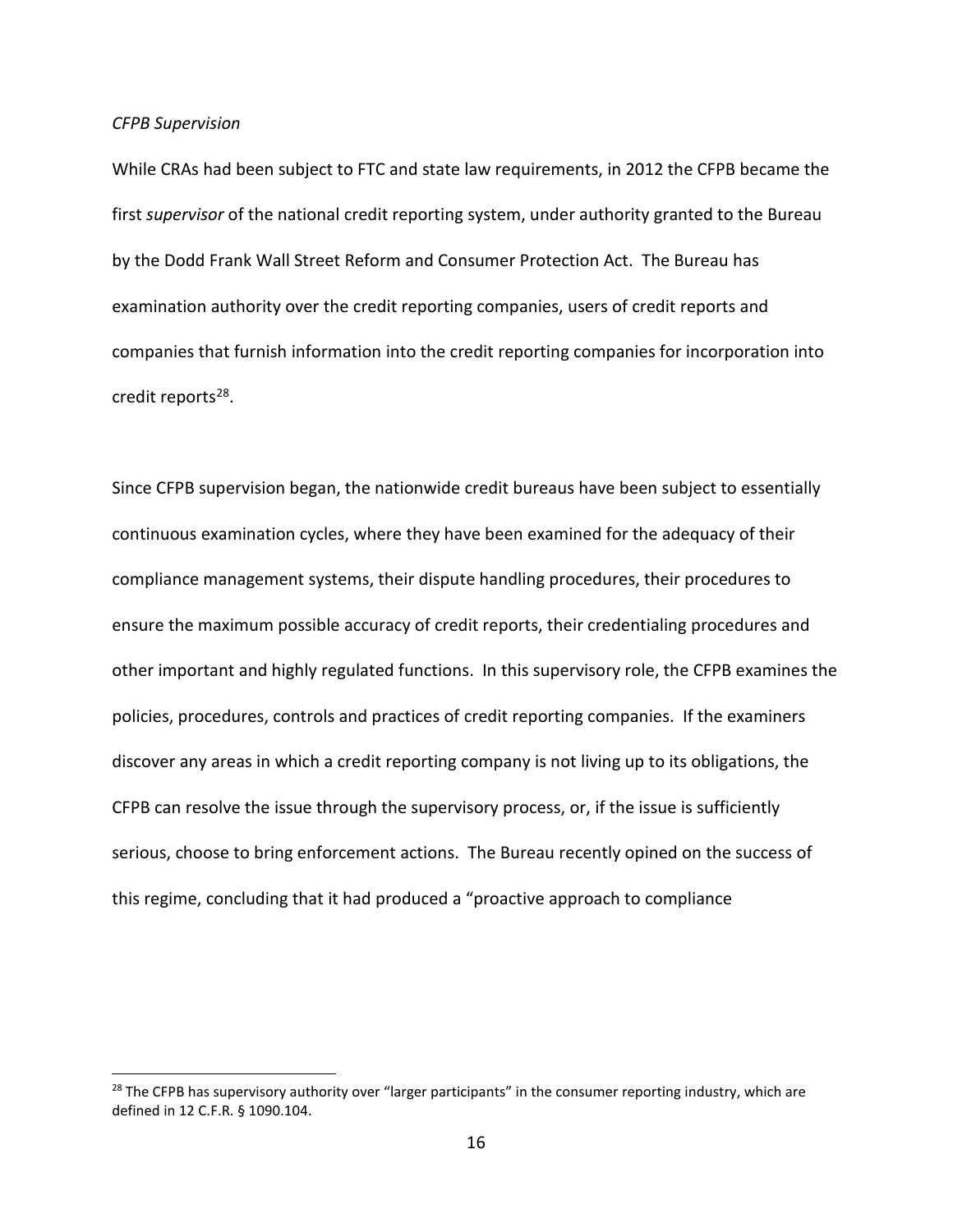management" that "will reap benefits for consumers – and the lenders that use consumer reports – for many years to come." $^{29}$  $^{29}$  $^{29}$ 

## **Legislative Proposals**

*H.R. \_\_\_\_, the Data Acquisition and Technology Accountability and Security Act* CDIA and our members strongly support a single, preemptive data breach standard for companies across the economy.

Because of the unique liability consumer reporting agencies face under the Fair Credit Reporting Act, such as uncapped statutory damages in class action settings, we believe data breach legislation should be both preemptive of state law and be limited to administrative enforcement. Establishing a uniform national breach standard should not be an opportunity to open up a new cottage industry of trial lawyers suing companies because of technical violations with no consumer harm. Standards should be enforced by the Federal Trade Commission.

A federal data security standard should be flexible and scalable, taking into account the size, scale, scope and sensitivity of the data an organization maintains. The standard should also consider the cost to the enterprise of securing the data. Consumers who are at risk of economic loss as the result of a breach should have timely notice, as should law enforcement and regulators. In addition, consumer reporting agencies should be provided advanced notice

<span id="page-16-0"></span><sup>&</sup>lt;sup>29</sup> See CFPB, "Supervisory Highlights: Consumer Reporting Special Edition, Issue 14, Winter 2017 (March 2017) (accessed February 22, 2018), http://files.consumerfinance.gov/f/documents/201703\_cfpb\_Supervisory-Highlights-Consumer-Reporting-Special-Edition.pdf.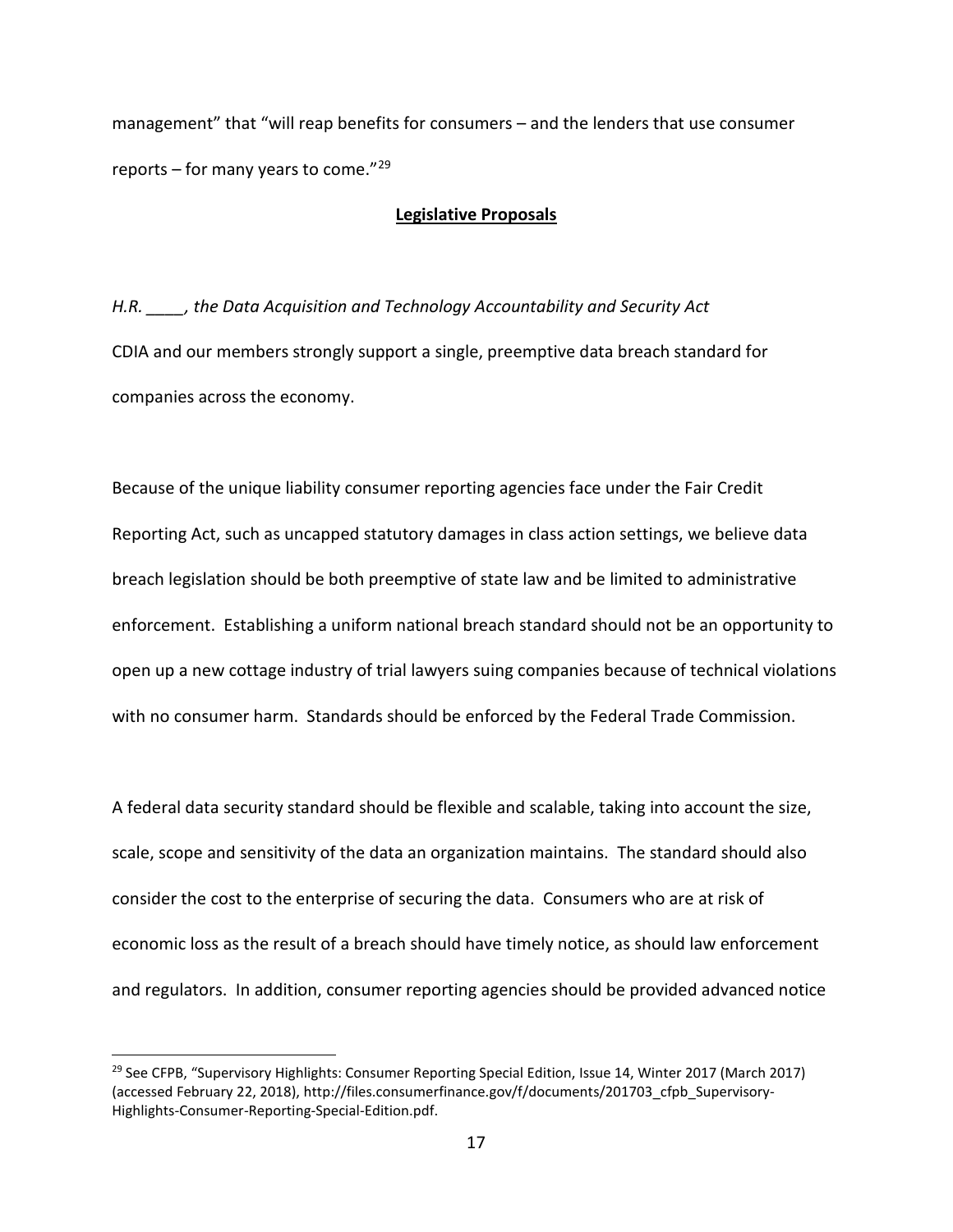of a breach so they can be ready to handle the volume of consumer calls that are directed toward them in the case of a breach notification.

The legislation before the Subcommittee today establishes a national standard for both data security and how companies inform impacted people about breaches of the kind of personal information that can be used to set up an account or engage in a financial transaction. The bill's provisions would allow a company's functional regulator to enforce these rules (such as a bank regulator), setting up the FTC as the default regulator for those without a designated regulatory body, with enforcement by state Attorneys General. Since credit bureaus are financial entities under GLBA, they would continue to be subject to the FTC's Safeguards Rule and to civil penalty authority for violations of the breach notification provision of the bill.

The bill's data security provisions for non-financial entities are patterned after those in the Gramm-Leach-Bliley Act, the FTC Safeguards Rule and the Interagency Guidelines referenced earlier. However, the standards in this bill are different -- safeguards would be developed by the covered entities themselves rather than by their regulators. The FTC would not issue regulations implementing this standard for non-financial entities.

The trigger for what constitutes a data breach, "reasonable risk that the breach of data security has resulted in identity theft, fraud, or economic loss," is a fair approximation to how a breach should be defined in any reasonable setting. Companies who have experienced a breach must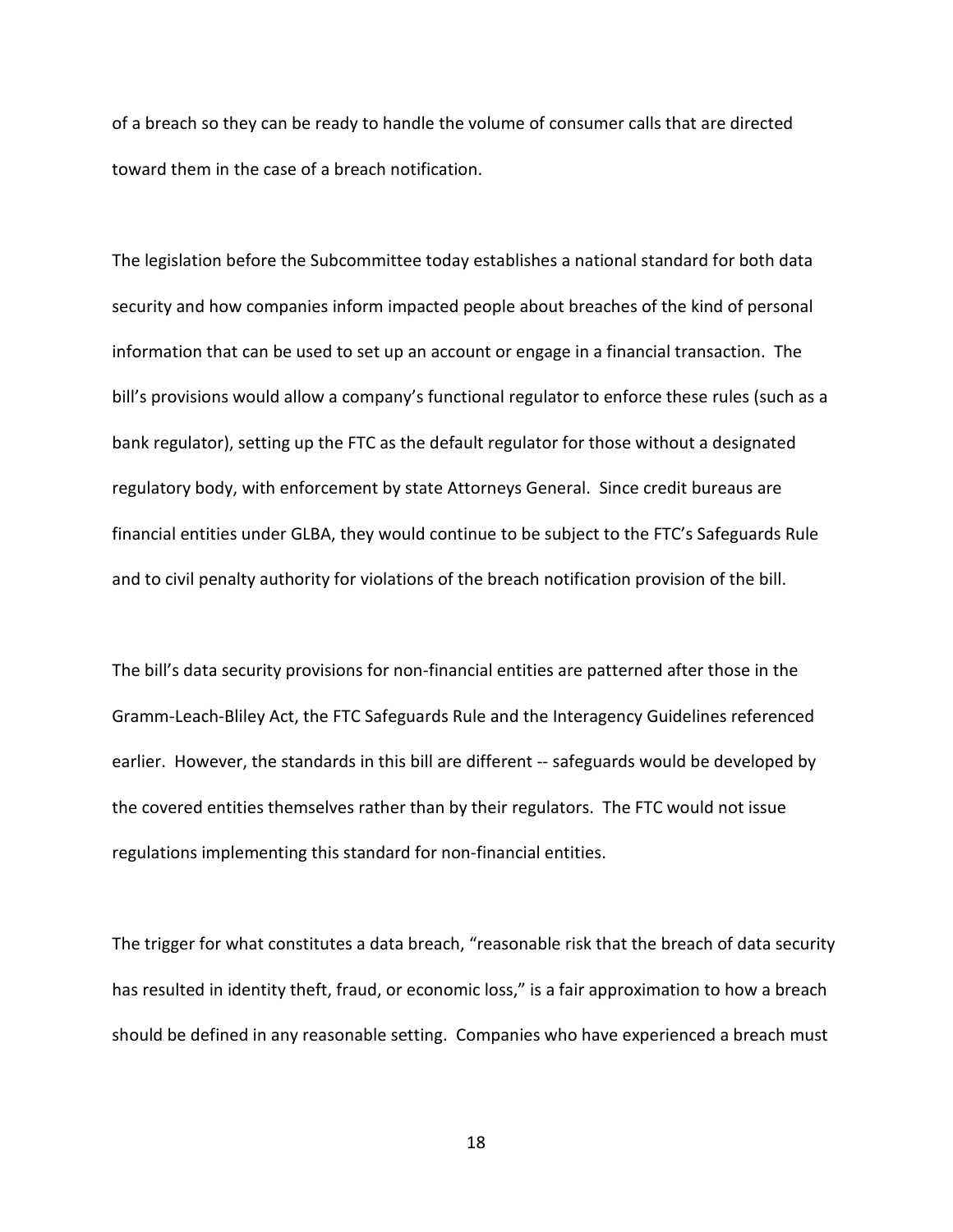"immediately notify without unreasonable delay"; CDIA suggests "without unreasonable delay" (i.e. not including the word "immediately<sup>[30](#page-18-0)"</sup>), would be more appropriate.

CDIA is pleased to note that for breaches over 5,000 consumers, credit bureaus can be notified ahead of the general notification. This would help ensure that credit bureaus can prepare our systems for increased consumer contacts that a large breach can generate.

This legislation broadly conforms to the policy goals CDIA members have had for breach notification legislation. As the legislative process moves forward, we anticipate that perfecting amendments may further improve the bill<sup>[31](#page-18-1)</sup>, and we look forward to working with the bill sponsor and other members of the Committee on solving this important problem.

# *H.R. 4028, the Promoting Responsible Oversight of Transactions and Examinations of Credit Technology (PROTECT) Act of 2017*

H.R. 4028 seeks to secure consumers' credit information by establishing a uniform national standard on how consumers can freeze their credit reports, creates new standards for the regulation of data security at national CRAs and stops the use of Social Security Numbers (SSNs) in credit reporting.

<span id="page-18-0"></span><sup>&</sup>lt;sup>30</sup> Use of the word "immediately" without qualification would suggest that companies would have to disclose the breach before they understand the extent of the breach, have informed law enforcement or closed the vulnerability.

<span id="page-18-1"></span><sup>&</sup>lt;sup>31</sup> For example, the bill's "substitute notice" provisions could be improved to make it more similar to a number of state laws.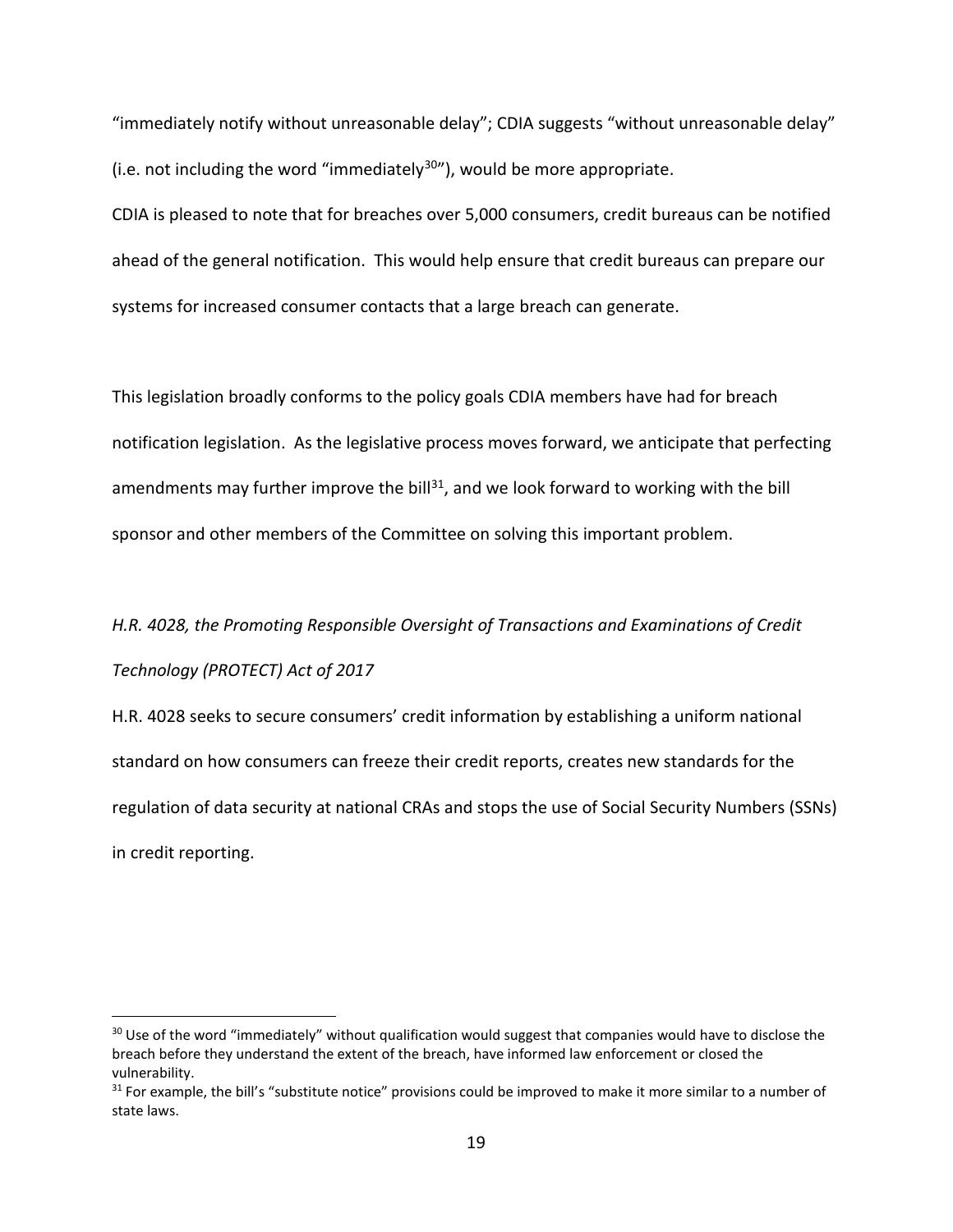Credit freezes were created to assist victims of identity theft. While they may be useful for some victims of identity theft to help protect their credit, they should not be the first line of defense in identity protection. Instead, consumers should check their free annual credit report to review the credit report for any suspicious activity. Consumers may also consider obtaining credit monitoring services, which are routinely provided free of charge to data breach victims.

An initial fraud alert is the first line of defense for consumers who believe that they are, or are about to become, victims of identity theft. This step may be appropriate for consumers who expect to be credit-active. For free, a consumer can place the initial fraud alert by phone, in writing or via website. If a fraud alert is on a consumer's credit file, lenders are required to contact the individual or take reasonable steps to verify the identity of the applicant before extending a new line of credit or increasing a line of credit. A fraud alert requested at one bureau is shared with the other two bureaus. An "extended alert" beyond the initial 90 days will help consumers who are victims of identity theft, but expect to be credit-active. Members of the military can place an "active duty alert," which lasts for a year and is another preventative option. Fraud alerts were created by CRAs, and were codified as part of the FACT Act of 2003.

Credit freezes are required by law in every State and are a final line of defense for consumers who are chronically victims of identity theft or who do not plan to be credit active or active in various other commercial situations. Different states permit different fees for setting a freeze. A freeze is, effectively, a consumer telling a credit bureau not to release a credit report unless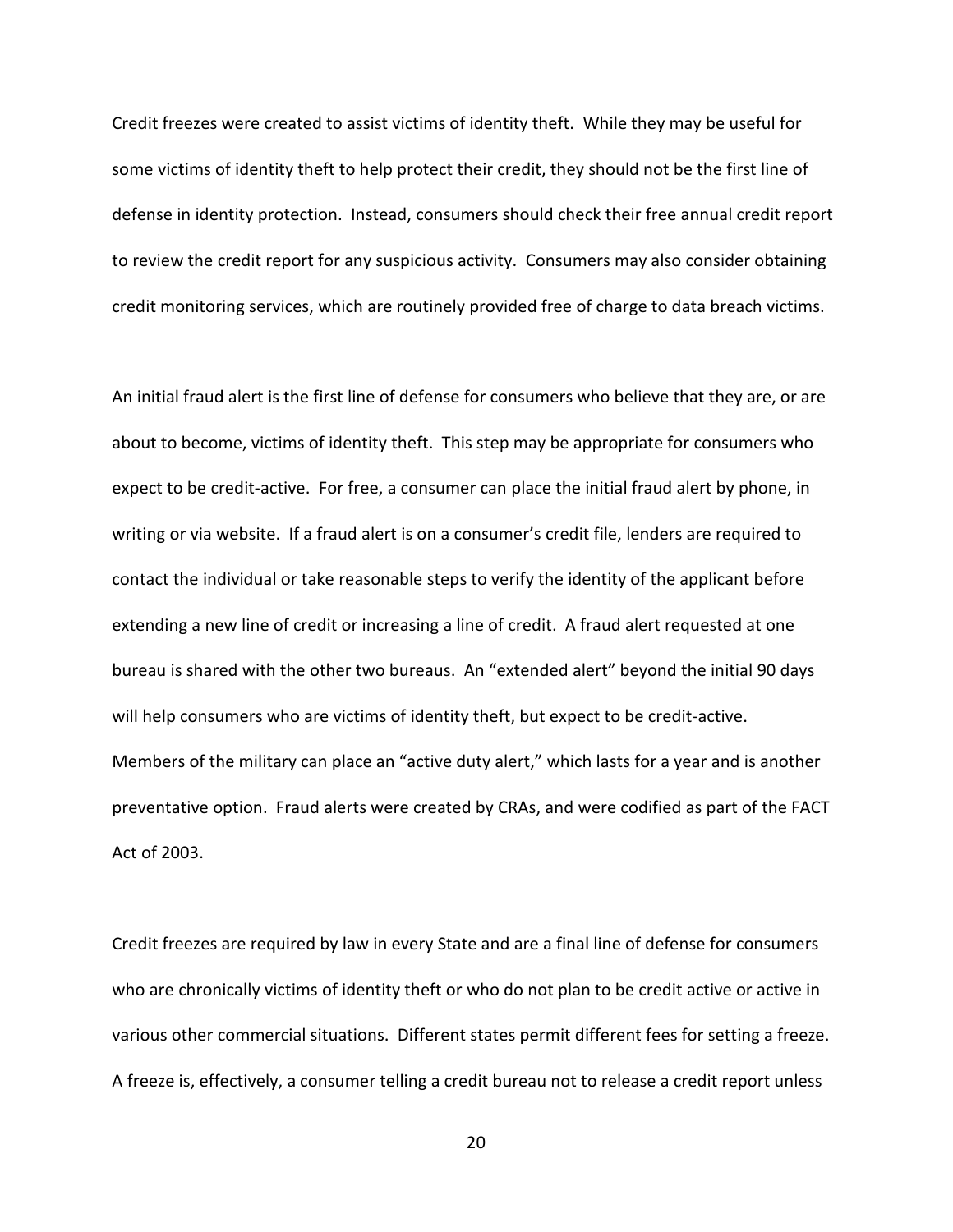the consumer contacts the credit bureau in advance to say otherwise. Such a consumer can only obtain credit by taking the extra step of contacting the credit bureau ahead of time. A freeze remains on the file until the consumer lifts or removes the freeze. While a freeze is in place, the consumer's file continues to be updated to reflect current account balances and payments, as well as for account management and collection processes.

The PROTECT Act aims to establish a uniform standard for freezes. Establishing such a system would eliminate consumer confusion on how to place a freeze and reduce administrative costs by having a single standard for compliance. CDIA's impacted members support the freeze language in H.R. 4028.

The PROTECT Act also establishes a new data security supervisory agency for CRAs. As discussed earlier, the consumer reporting industry is currently regulated in many different ways by many agencies. Specifically, the FTC is the industry's primary regulator, and the CFPB supervises certain aspects of our business. We are also regulated indirectly through the federal financial regulators, through their guidance on service providers and vendors.

We continue to believe that the security incident at Equifax should be fully investigated, and stand ready to work with Congress to address regulatory gaps if any are found.

The PROTECT Act would eliminate the use of SSNs by CRAs by 2020. CDIA and its members believe that this is not a feasible proposal and look forward to working with the bill's sponsor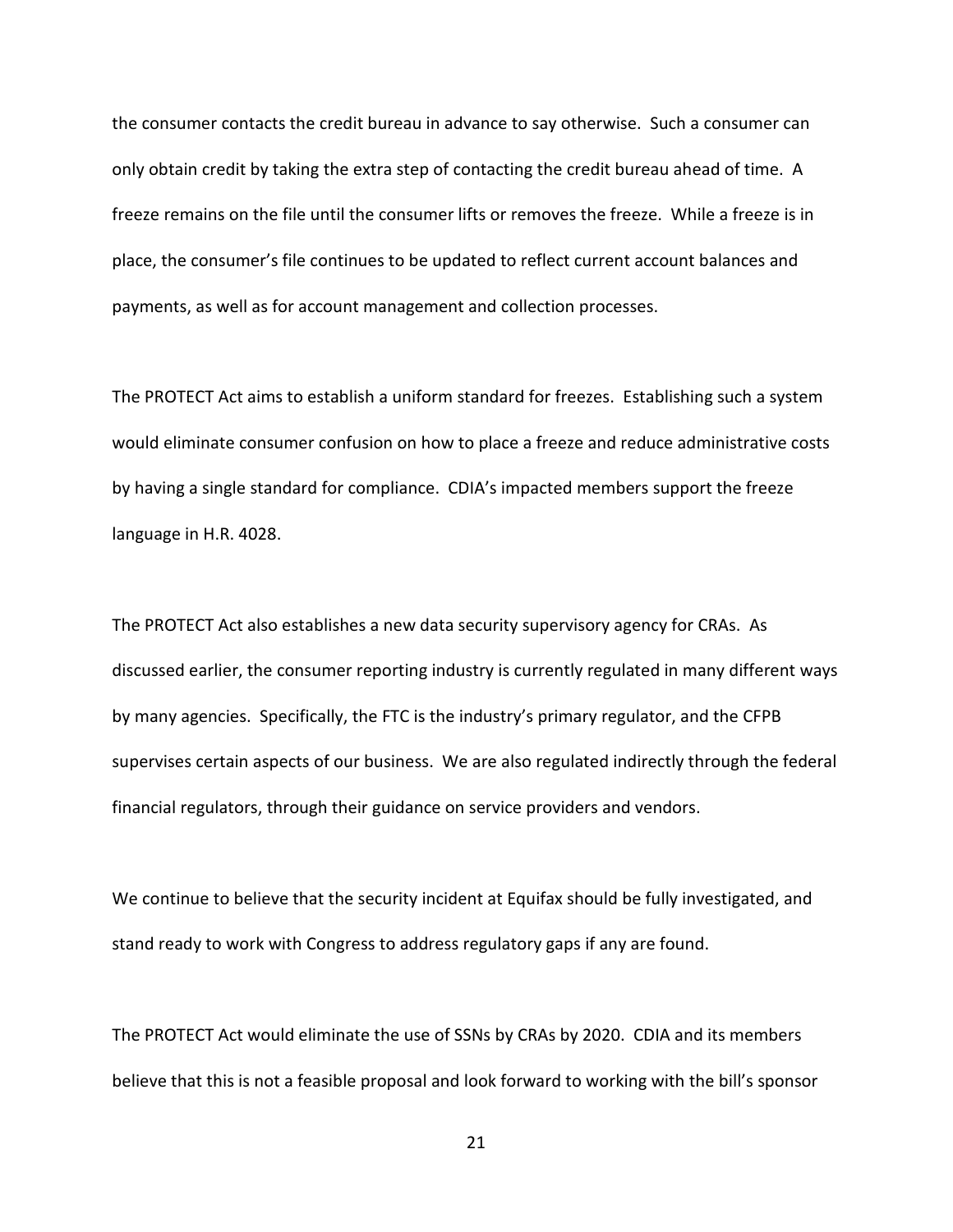and the Committee on alternatives to this legislation as well as potential innovations in the market.

The SSN has been with us since 1936, and though originally conceived as an identifier for a specific purpose, over time it has become the major individual identifier in the United States. The federal government began this process, expanding the use of the SSN first in 1943 and later in 1961 and beyond. The IRS and DOD have been using the SSN as an identifier of taxpayers and military personnel since the 1960's. In the 1980s, this process accelerated, and the SSN began being used for employment eligibility verification, military draft registration, driver's licenses and for operators of stores that redeemed food stamps. In the 1990s, SSN usage expanded into jury selection, federal workers' compensation laws and through welfare reform legislation $32$ .

The widescale usage of SSNs did not happen overnight; it was a decades long process led by Congress and the Executive Branch.

CRAs need SSNs because we have obligations under the FCRA and other statutes to ensure maximum possible accuracy of the data we maintain. The use of SSNs is absolutely critical to meeting this legal obligation. There simply is no other identifier currently in existence that gives us the ability to match consumers with their information with the confidence required to

<span id="page-21-0"></span><sup>&</sup>lt;sup>32</sup> Hearing on the Homeland Security Threat from Document Fraud, Identity Theft, and Social Security Number Misuse, before the Senate Committee on Finance, Sept. 9, 2003 (statement of James B. Lockhart, III, Deputy Commissioner of Social Security, Social Security Administration).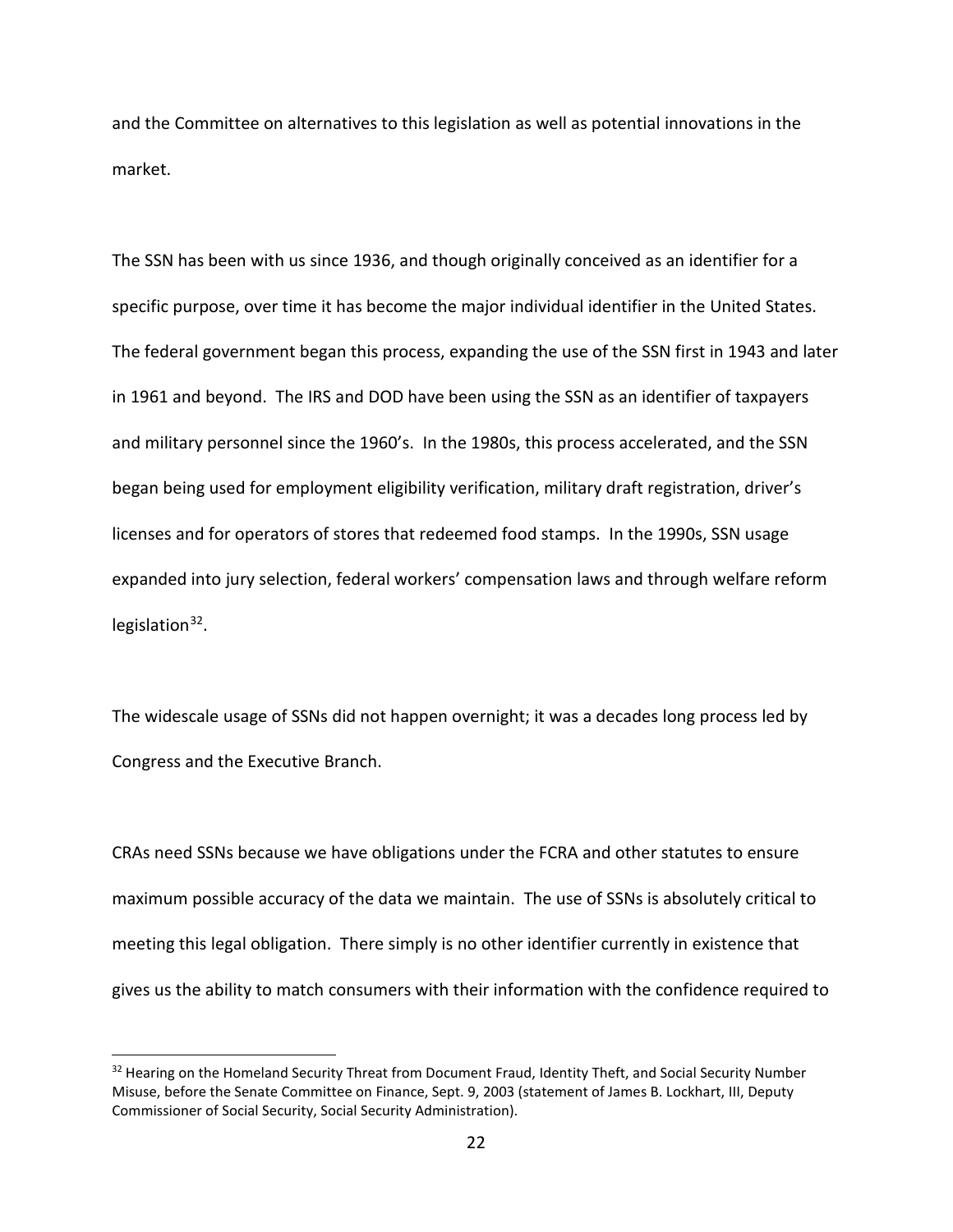meet our statutory obligation. If we could not use SSNs, credit reports and other documentation would become less reliable and less useful to lenders when making credit decisions.

SSNs are collected by courts for a number of reasons: identification of parties, collection of fines and restitution, facilitation of the collection of judgments by creditors and governments, etc. Courts notify the Social Security Administration that individuals are incarcerated. Without the use of SSNs, the justice system would grind to a halt. And credit bureaus are part of the process courts use to ensure that child support is paid and that information on a credit file is in line with what a court has ruled. Federal law requires state courts to place SSNs in divorce decrees, child support orders and paternity determinations to facilitate child support collection $33$ .

The lack of full Social Security Numbers and other identifiers has led to a number of liens and judgements no longer appearing on credit reports. Some courts have limited identifying information in their documents and as a result CRAs can no longer be sure that certain liens or judgements apply to a particular consumer. This creates problems across the economy, as a bank may be asked to loan significant funds to an individual subject to a court judgement, and if the consumer does not disclose it, the institution must use some other way to determine if the

<span id="page-22-0"></span><sup>&</sup>lt;sup>33</sup> Hearing on Enhancing Social Security Number Privacy: Before the Subcommittee on Social Security of the House Ways and Means Committee, June 15, 2004 (107th Cong.) (statement of Mike L. Buenger, President, Conference of State Court Administrators).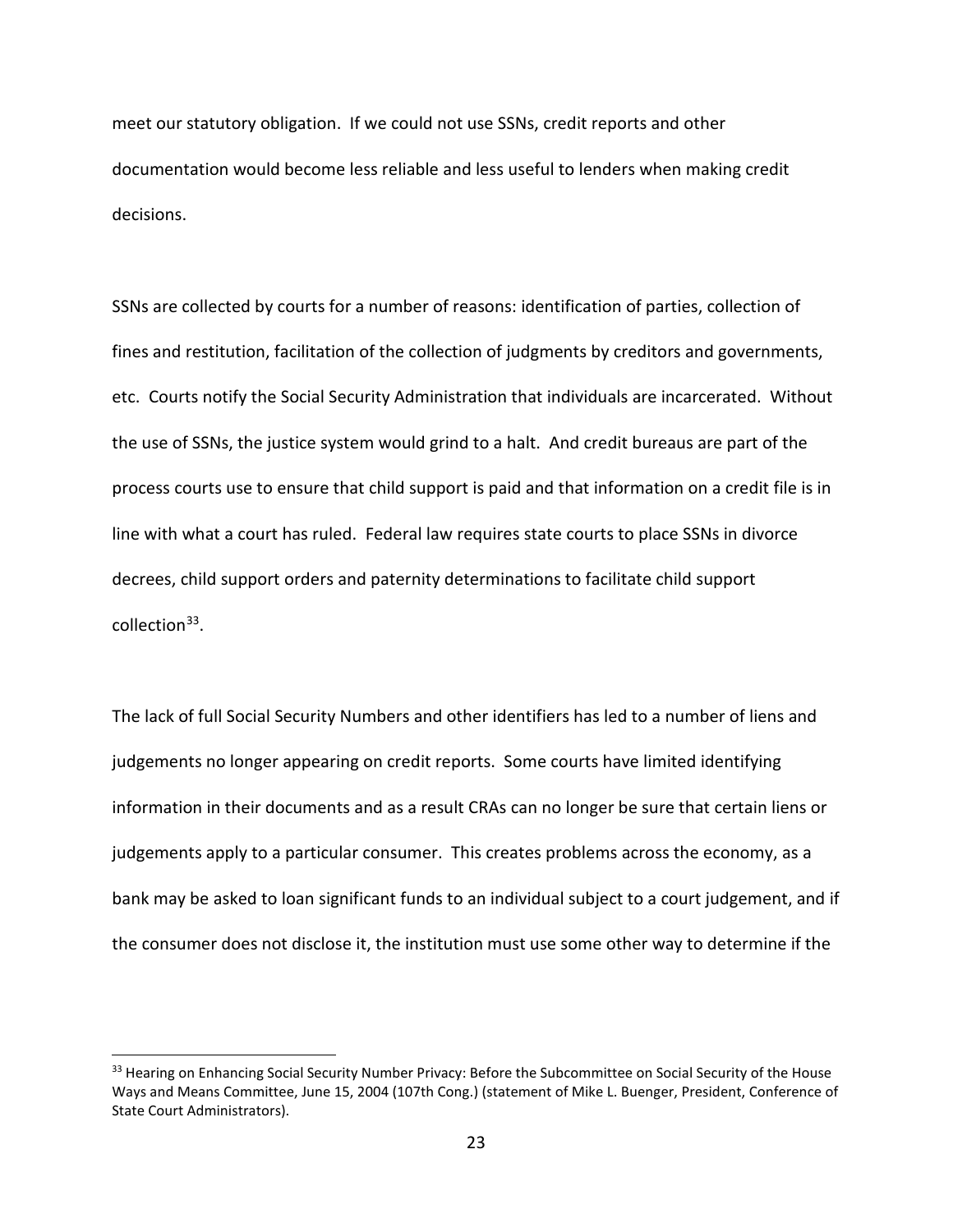debts listed on an application are comprehensive. Service providers provide that service today, but at additional cost.

The private sector uses SSNs for the same reasons as the government: it is the only reliable and universal identifier. It helps ensure that credit reports are accurate and that information is matched with the correct file. It also helps to ensure that when a business requests a credit report about a consumer, the credit bureau is able to return information regarding the correct individual. Millions of Americans share a name and a surprising number of people share a name and date of birth<sup>[34](#page-23-0)</sup>. Not everyone has a driver's license. Both the public and private sectors need some way to identify people on documents.

However, there should be limitations placed on how SSNs are used. For example, while SSNs are excellent identifiers and are essential for ensuring data accuracy, they should not be used as a sole method to authenticate an individual's identity. No financial institution or other user of a credit report should be using the SSN as a sole means of authenticating the identity of an individual<sup>[35](#page-23-1)</sup>. And the bulk of industry follows that guidance  $-$  if they did not the incidence of new account fraud would be significantly higher. The fact is that financial institutions have many ways of authenticating an individual, without using the SSN. The technology for use in authenticating individual identity is constantly evolving to stay ahead of perpetrators of fraud.

<span id="page-23-0"></span><sup>&</sup>lt;sup>34</sup> Barr, Joseph R. "The Trouble with Names/Dates of Birth Combinations as Identifiers." ID Analytics, Inc. White Paper (April 2011) (accessed February 22, 2018), https://www.idanalytics.com/media/The\_Trouble\_With-Names White Paper FINAL.pdf

<span id="page-23-1"></span><sup>&</sup>lt;sup>35</sup> Section 326 of the USA Patriot Act does list the SSN as one of the Personally Identifiable Information data elements that a lender must gather as part of the Know Your Customer rules.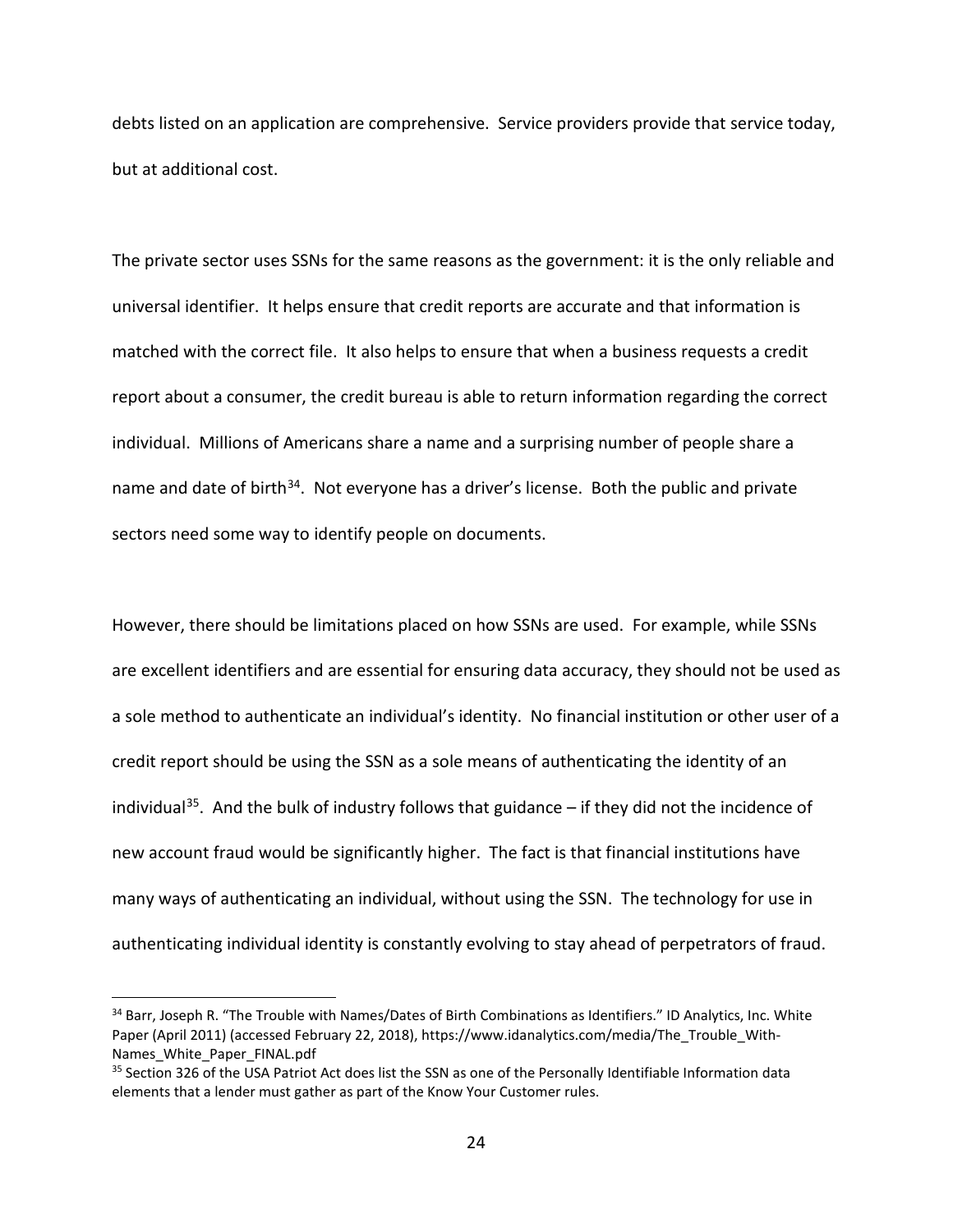Given the many, many public and private sector uses of the SSN, it would be a monumental undertaking to re-code systems cutting across the entire financial services ecosystem (not just consumer reporting agencies) to some new universal identifier and, further, there would be no means of establishing agreement on what other source should be used or created and how consumers themselves would learn how to use this new identifier in lieu of the SSN. This would not be something that could be done in a matter of 22 months. It would be a years-long system migration costing billions of dollars across the economy.

And even if we determined that we do need to move off of SSNs, the question remains what it would be replaced with. The public and private sectors would still need some kind of universal, unique identifier that can be used across platforms and technologies. In order for it to be universal, it would have to be in federal law. Individual companies have been working to innovate in this field, but how would a private company ensure that *every* person in the country has an identifier? This is a difficult challenge.

We look forward to working with the bill's sponsor and all of the Members of the Committee to address this challenge. The way to get at this issue is innovation, but unfortunately this challenge has not yet been overcome.

The consumer reporting industry welcomes efforts to establish a national data breach notification, security and credit freeze standards and to make cybersecurity improvements at the national CRAs. While we believe that parts of the PROTECT Act can be improved, we